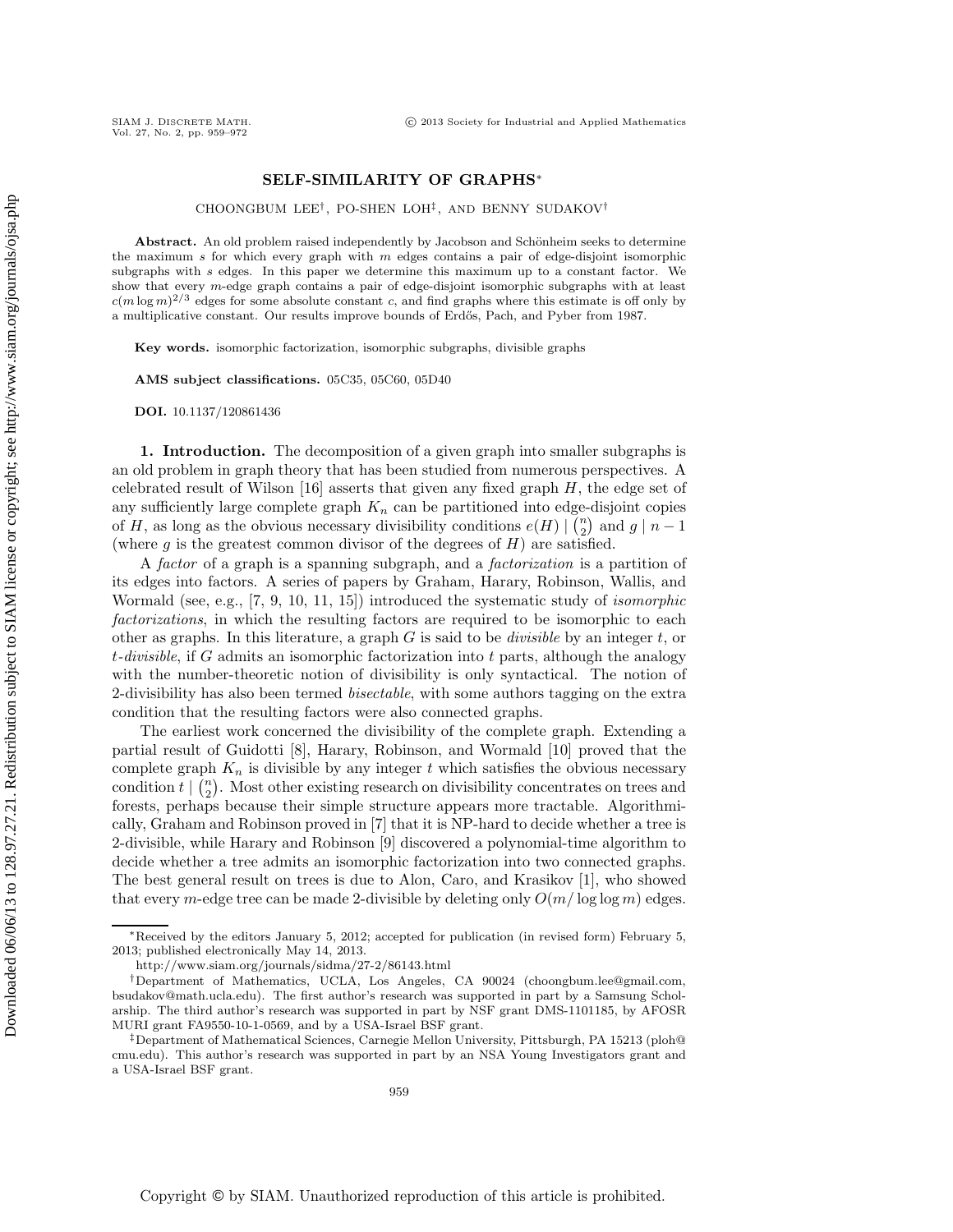Once one considers general graphs, however, it becomes essentially impossible to hope for 2-divisibility or even closeness to 2-divisibility. It is therefore natural to ask what is the largest 2-divisible subgraph which must exist in a given graph. This problem (stated below in generality for hypergraphs) was originally raised independently by Jacobson and Schönheim.

Problem 1.1. *Let the* self-similarity *of an* r*-uniform hypergraph* G*, denoted* ι(G)*, be the largest integer* s *for which* G *contains a pair of edge-disjoint isomorphic subhypergraphs with* s *edges each. For each positive integer* m, let  $\iota_r(m)$  be the minimum *of*  $\iota(G)$  *over all r-uniform hypergraphs with* m *edges. Determine*  $\iota_r(m)$ *.* 

*Remark*. This paper focuses on graphs  $(r = 2)$ , so we will write  $\iota(m)$  instead of  $\iota_2(m)$  throughout.

The first main result in this area was due to Erdős, Pach, and Pyber [4]. Specifically, they proved that there were absolute constants  $c_r$  and  $C_r$  for which

$$
c_r m^{2/(2r-1)} \leq \iota_r(m) \leq C_r m^{2/(r+1)} \cdot \frac{\log m}{\log \log m}.
$$

Their upper bound construction is based on an appropriately chosen random runiform hypergraph. For graphs  $(r = 2)$ , the powers of m coincide at  $m^{2/3}$ , so their lower bound deviated only by a logarithmic factor from their upper bound construction, which was essentially the Erdős–Rényi random graph. At around the same time, similar results were obtained independently by Alon and Krasikov (unpublished) and by Gould and Rödl. The latter group determined in  $[6]$  that for 3-uniform hypergraphs,  $\iota_3(m) \geq \frac{1}{23} \sqrt{m}$ , which matched the upper bound exponent, but again fell<br>chart by a lagainthmic factor. Very receptly Harn, Keyhel, and Bädl [12] appearsed short by a logarithmic factor. Very recently, Horn, Koubek, and Rödl [13] announced lower bounds for  $\iota_4(m)$ ,  $\iota_5(m)$ , and  $\iota_6(m)$  which also came within polylogarithmic factors of the corresponding upper bounds derived from random hypergraphs.

The main result of our paper completely solves the graph case, determining the asymptotic rate of growth of  $\iota(m) = \iota_2(m)$ .

Theorem 1.2. *There are absolute constants* c *and* C *for which*

$$
c(m \log m)^{2/3} < \iota(m) < C(m \log m)^{2/3}.
$$

The key idea is to exploit rare large deviation events through a constructive algorithm, rather than to attempt to erase them with union bounds. Incidentally, our upper bound construction is still based on a random graph, but with a slightly modified edge probability.

Inspired by the asymptotic optimality of random graphs in the problem of Jacobson and Schönheim, our next result explicitly studies the self-similarity of random graphs. The Erdős–Rényi random graph  $G_{n,p}$  is constructed on the vertex set  $[n] = \{1, \ldots, n\}$  by taking each potential edge independently with probability p. We say that  $G_{n,p}$  possesses a graph property  $P$  *asymptotically almost surely*, or a.a.s. for brevity, if the probability that  $G_{n,p}$  possesses  $P$  tends to 1 as n grows to infinity. Since its first appearance in the 1960s, this beautiful object has been a central topic of study in graph theory. Surprisingly, many problems about random graphs arose from research in various other areas of mathematics and theoretical computer science. Yet despite the great amount of work devoted to this topic over the past fifty years, many interesting unresolved questions still remain to be answered. For more on random graphs, we refer the reader to the books [3, 14].

When  $p < \frac{0.99}{n}$ , it is well known that a.a.s. all connected components of  $G_{n,p}$  are either trees or unicyclic (trees with a single additional edge). Applying the previously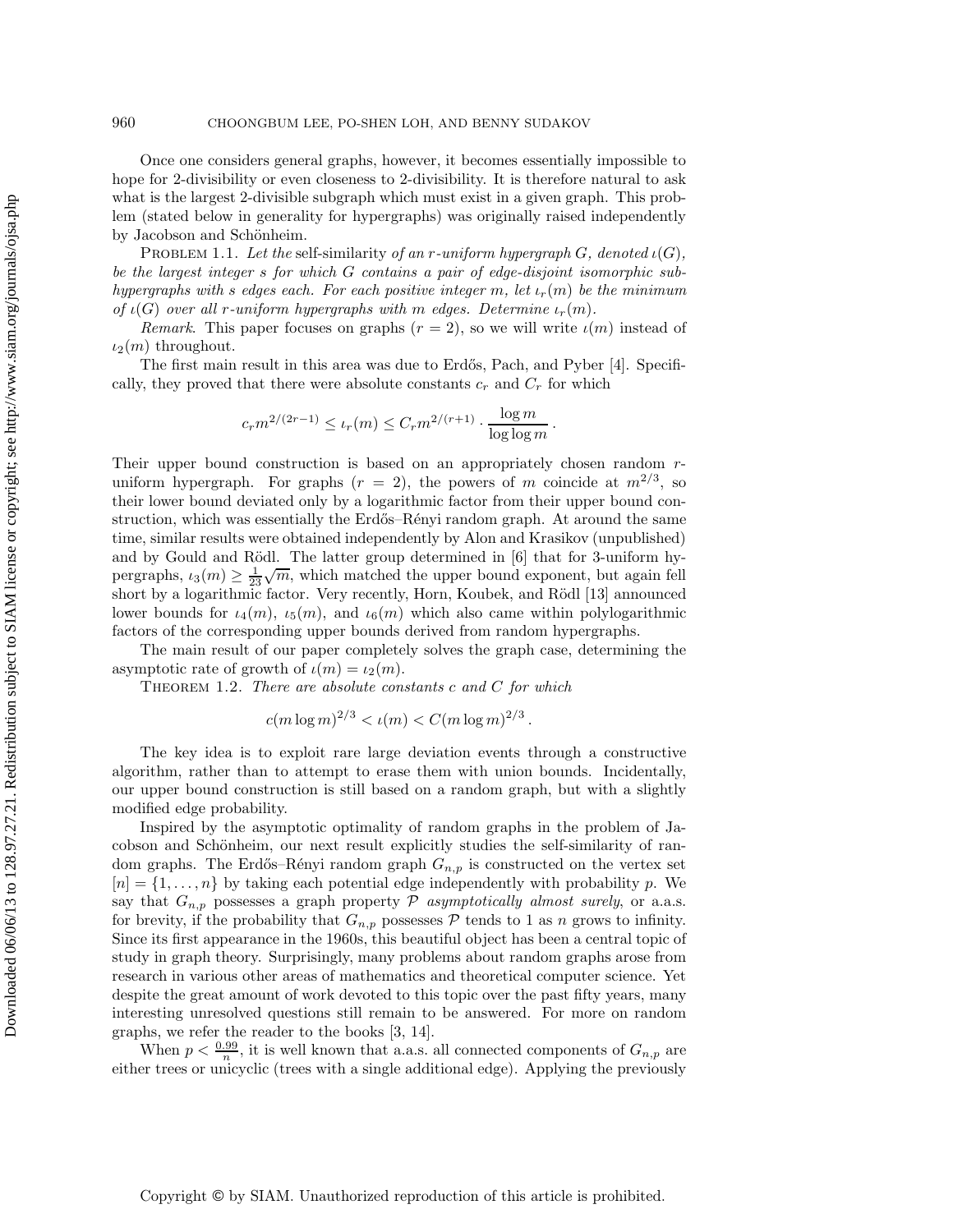mentioned result of Alon, Caro, and Krasikov, or even Proposition 2.3 below, it is then easy to see that the self-similarity of  $G_{n,p}$  in that regime is  $\Theta(m)$  a.a.s., where m is the number of edges. Our second result asymptotically determines  $\iota(G_{n,p})$  for the remaining range of p.

THEOREM 1.3.

(i) If 
$$
\frac{1}{2n} \le p(n) \le \frac{1}{e^6} \sqrt{\frac{\log n}{n}}
$$
, then  $\iota(G_{n,p}) = \Theta\left(n \cdot \frac{\log n}{\log \gamma(n)}\right)$  a.a.s., where  $\gamma(n) = \frac{1}{p} \sqrt{\frac{\log n}{n}}$ .  
\n(ii) If  $p(n) > \frac{1}{e^6} \sqrt{\frac{\log n}{n}}$ , then  $\iota(G_{n,p}) = \Theta(n^2 p^2)$  a.a.s.

We will prove this theorem in the next section. Its proof illustrates the main ideas of the argument for Theorem 1.2, which follows in section 3.

*Notation.* Let G be a graph with vertex set V. For a subset of vertices  $X \subset V$ . let  $G[X]$  be the subgraph of G induced by X. For a vertex  $v \in V$ , we use  $N(v)$ to denote the set of neighbors of v. Given a bijection  $f: V \to V'$ , let  $f(G)$  be the graph with vertex set V', where  $x', y' \in V'$  are adjacent if and only if there exist two adjacent vertices  $x, y \in V$  such that  $f(x) = x'$  and  $f(y) = y'$ . For two graphs  $G_1$  and  $G_2$  defined on the same vertex set let  $G_1 \cup G_2$  be the speak obtained by toling the  $G_2$  defined on the same vertex set, let  $G_1 \cup G_2$  be the graph obtained by taking the union of the edge sets of the two graphs, and let  $G_1 \cap G_2$  be the graph obtained by taking the intersection of the edge sets of the two graphs.

The following standard asymptotic notation will be utilized extensively. For two functions  $f(n)$  and  $g(n)$ , we write  $f(n) = o(g(n))$  if  $\lim_{n\to\infty} f(n)/g(n) = 0$ , and  $f(n) = O(g(n))$  or  $g(n) = \Omega(f(n))$  if there exists a constant M such that  $|f(n)| \leq$  $M|g(n)|$  for all sufficiently large n. We also write  $f(n) = \Theta(g(n))$  if both  $f(n) =$  $O(g(n))$  and  $f(n) = \Omega(g(n))$  are satisfied. All logarithms will be in base  $e \approx 2.718$ .

**2. Random graphs.** We will use the following well-known concentration result, which is a consequence of Theorems A.1.11 and A.1.13 in the book [2]. Let  $\text{Bin}(n, p)$ denote the binomial random variable with parameters n and p.

THEOREM 2.1. *If*  $X \sim Bin(n, p)$  *and*  $\lambda \leq np$ *, then* 

$$
\mathbb{P}\left[|X - np| \ge \lambda\right] \le e^{-\frac{\lambda^2}{15np}}.
$$

We begin by analyzing the self-similarity of random graphs. In addition to being an interesting question in its own right, this investigation also suggests good intuition for general graphs. The upper bounds on  $\iota(G_{n,p})$  follow from relatively straightforward union bounds.

*Proof of upper bound in Theorem* 1.3. Suppose that we are seeking a pair of edge-disjoint isomorphic subgraphs with  $t$  edges. This task is equivalent to finding subgraphs H' with 2t edges that can be partitioned into the union  $H \cup \pi(H)$ , for some t-edge subgraph H and a permutation  $\pi$  of the vertex set. The expected number of such subgraphs  $H'$  in  $G_{n,p}$  is at most

(1) 
$$
\binom{\binom{n}{2}}{t} \cdot n! \cdot p^{2t} < \left(\frac{en^2p^2}{t}\right)^t e^{n\log n},
$$

where the first binomial coefficient counts the number of ways to select  $t$  edges for H out of all  $\binom{n}{2}$  available, and the n! bounds the number of permutations  $\pi$  of the vertex set. Together, these choices determine the  $2t$  edges which make up  $H'$ , which appear with probability  $p^{2t}$ . Thus, if we select a value of t for which the right-hand side of (1) becomes  $o(1)$ , we will establish that the number of such H' is zero a.a.s., and hence  $\iota(G_{n,p}) < t$  a.a.s.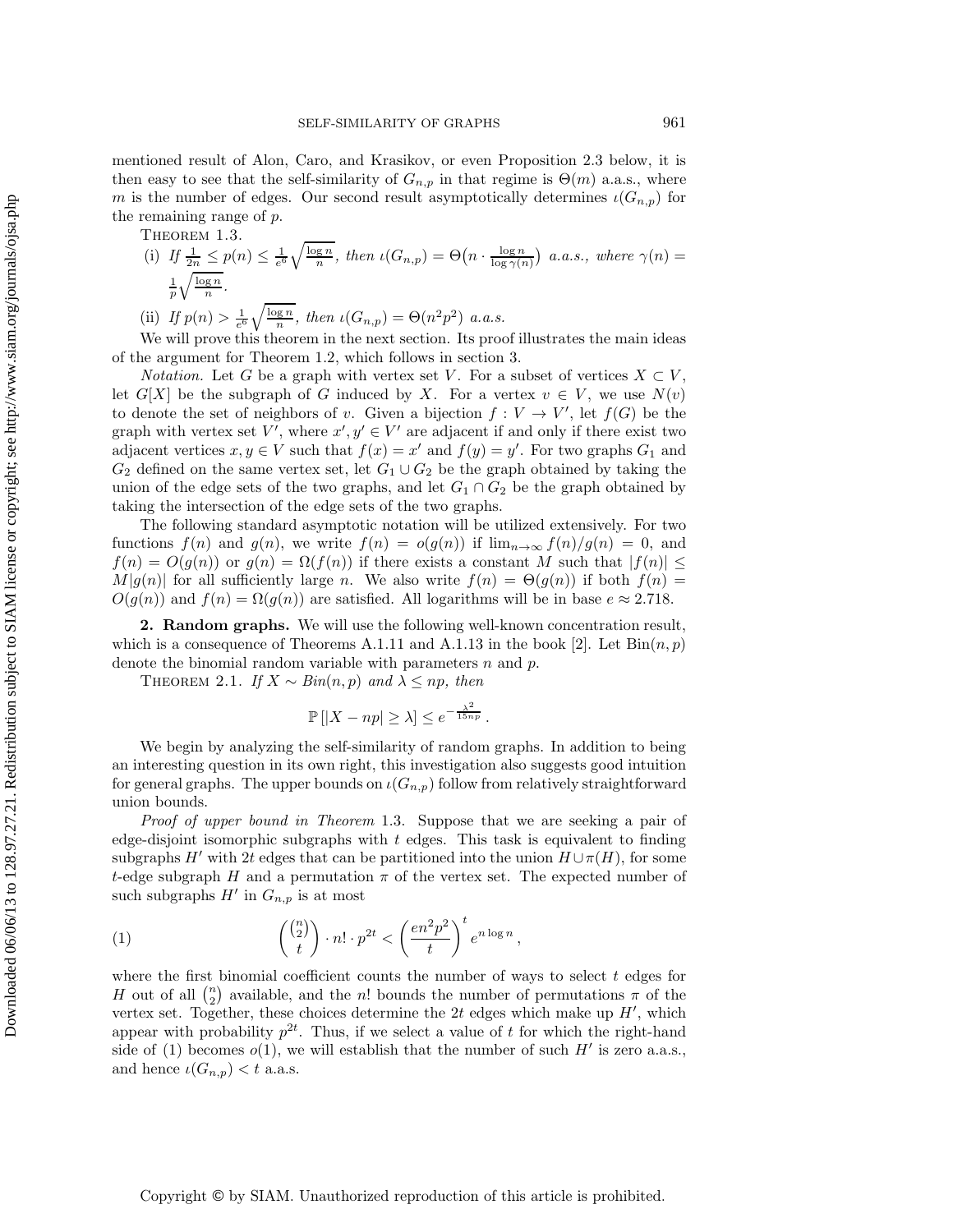We separately specify suitable choices for  $t$  for the two regimes of  $p$  that we consider in this theorem. For part (i), where  $\frac{1}{2n} \leq p \leq \frac{1}{e^6} \sqrt{\frac{\log n}{n}}$ , we use  $t = \frac{n \log n}{\log \gamma}$ , where  $\gamma = \frac{1}{n} \sqrt{\frac{\log n}{n}}$ . Note that in this range we have  $e^6 \leq \gamma \leq 2\sqrt{n \log n}$ . Then the right-hand side of (1) becomes

$$
\left(\frac{en^2\cdot \frac{\log n}{\gamma^2n}}{\frac{n\log n}{\log \gamma}}\right)^{\frac{n\log n}{\log \gamma}}e^{n\log n}=\left(\frac{e\log \gamma}{\gamma^2}\right)^{\frac{n\log n}{\log \gamma}}e^{n\log n}=e^{-\frac{n\log n}{\log \gamma}\cdot \log \left(\frac{\gamma^2}{e\log \gamma}\right)}\cdot e^{n\log n}.
$$

Since  $\gamma \geq e^6$ , we have  $\log(\frac{\gamma^2}{e \log \gamma}) > \frac{3}{2} \log \gamma$ , and hence the right-hand side of (1) is at most  $e^{-\frac{3}{2}n\log n} \cdot e^{n\log n} = o(1)$ .

For part (ii), where  $p \ge \frac{1}{e^6} \sqrt{\frac{\log n}{n}}$ , we specify  $t = e^{12} n^2 p^2$ . The right-hand side of (1) then becomes

$$
\left(\frac{1}{e^{11}}\right)^{e^{12}n^2p^2} e^{n \log n} \le \left(\frac{1}{e^{11}}\right)^{n \log n} e^{n \log n} = o(1). \qquad \Box
$$

The remainder of this section is devoted to constructing large self-similar subgraphs in  $G_{n,p}$ . The structure given in the following definition turns out to be extremely useful (both for this section and the next section).

Definition 2.2. *Let* d *and* k *be positive integers.*

- (i) *A* d-star *is a graph consisting of*  $d+1$  *vertices and d edges, where one of the vertices has degree* d*. We sometimes simply refer to these graphs as* stars*.*
- (ii) *A* (d, k)-star-forest *is a collection of* k *vertex-disjoint* d*-stars. We denote a*  $(d, k)$ -star-forest by the set of pairs  $\{(v, N_v) : v \in B\}$ , where B is a set of k *vertices, and for each v, the set*  $N_v \subset N(v)$  *is a disjoint set of d neighbors of* v*.*

The following two propositions were the key ideas in [4]. We include their proofs for completeness, as well as to illuminate the points at which we introduce our new arguments. The first claim asserts that the self-similarity of a graph is large if there are many nonisolated vertices.

Proposition 2.3. *Let* G *be a graph on* n *vertices with no isolated vertices. Then*  $\iota(G) \geq \frac{n-2}{4}.$ <br>*Proof* 

*Proof*. We first prove that G contains vertex-disjoint stars that cover all the vertices of the graph. Given a graph  $G$ , iteratively remove edges that connect two vertices of degree at least two (in an arbitrary order). Clearly, this process never creates isolated vertices, and the final graph consists only of stars because all remaining vertices of degree two or more are nonadjacent.

It remains to show that any n-vertex star forest contains two large edge-disjoint isomorphic subgraphs  $G_1$  and  $G_2$ . We consider the stars in the forest by their type. Note that 1-stars are nothing more than single edges, so for every two 1-stars, we can put one of them in  $G_1$  and the other in  $G_2$ . We account for this as a contribution of  $+1$  toward  $\iota(G)$  from the four vertices in the two 1-stars. On the other hand, for  $d \geq 2$ , we can split the edges of every d-star into two sets of size  $\left|\frac{d}{2}\right|$ , possibly with one edge left over. By adding one part to  $G_1$  and the other to  $G_2$ , we see that the  $d+1$ vertices of each d-star contribute  $+\left\lfloor \frac{d}{2} \right\rfloor$  to  $\iota(G)$ . Accumulating the contributions from 2 all vertices, except possibly for at most two vertices from a single unpaired 1-star, we find that

$$
\iota(G) \ge (n-2) \cdot \min\left\{\frac{1}{4}, \ \min_{d \ge 2} \left\{\frac{\lfloor d/2 \rfloor}{d+1}\right\}\right\} = \frac{n-2}{4} \,. \qquad \Box
$$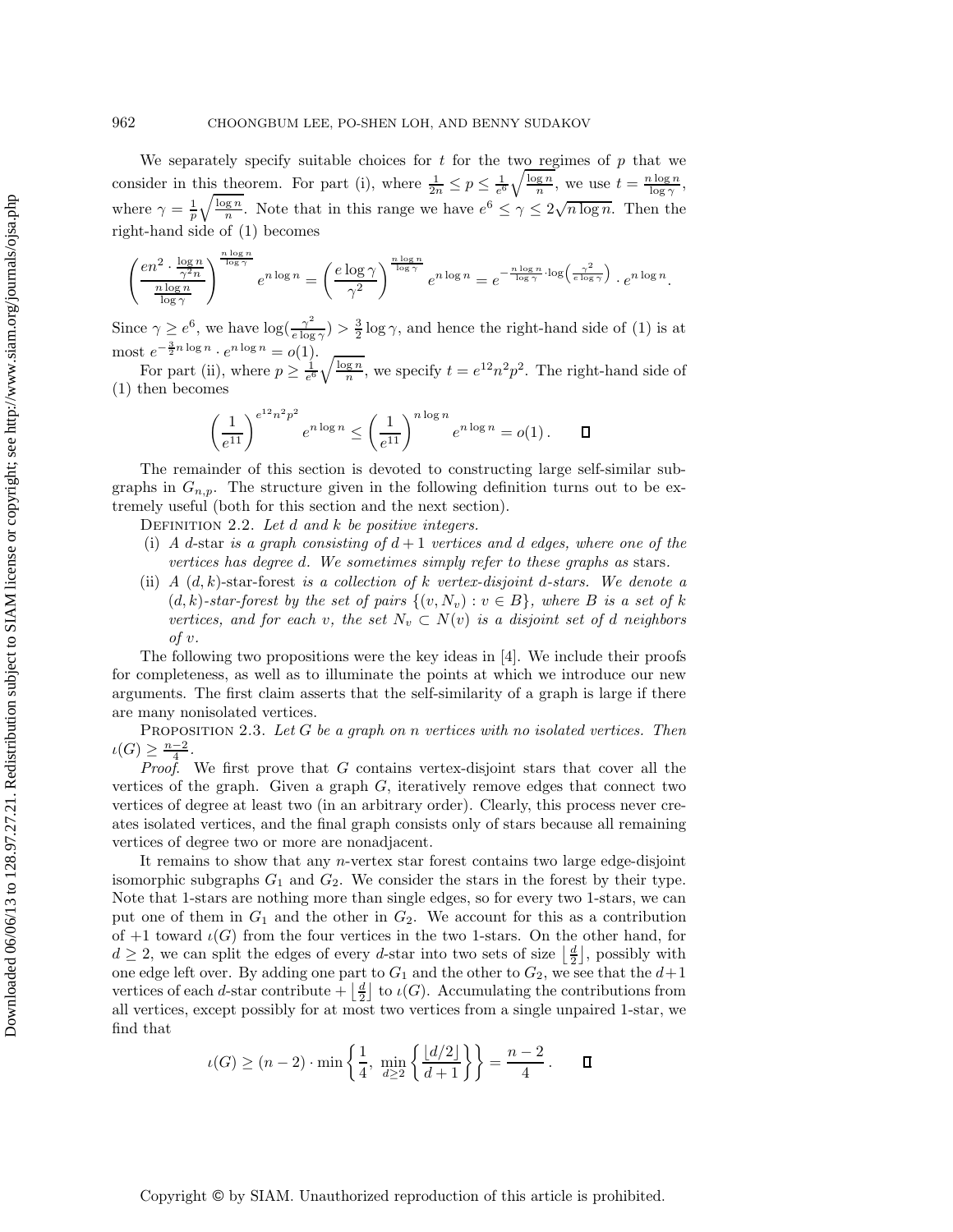Although our problem considers the self-similarity within a single graph, our lower bound argument first separates the given graph into two disjoint subgraphs, and constructs a suitable mapping between them which overlaps many edges.

DEFINITION 2.4. Let  $G_1$  and  $G_2$  be two edge-disjoint graphs, on possibly over*lapping vertex sets*  $V_1$  *and*  $V_2$  *of the same cardinality. Let their similarity*  $\iota(G_1, G_2)$ *be the maximum integer* s *such that there exists a bijection*  $f: V_1 \rightarrow V_2$  *for which*  $f(G_1) \cap G_2$  *contains s edges.* 

The next proposition uses a random mapping as the input in Definition 2.4, in order to measure similarity of two random bipartite graphs.

PROPOSITION 2.5. For  $i = 1, 2$ , let  $G_i$  be edge-disjoint bipartite graphs with parts  $A_i$  *and*  $B_i$ *, where*  $|A_1| = |A_2| = n_1$  *and*  $|B_1| = |B_2| = n_2$ *. Suppose that*  $A_1 ∪ A_2$ *and*  $B_1 \cup B_2$  *are disjoint, but*  $A_1$  *may intersect*  $A_2$  *and*  $B_1$  *may intersect*  $B_2$ *. Then*  $\iota(G_1, G_2) \ge \frac{|E(G_1)||\check{E}(G_2)|}{n_1 n_2}.$ <br>*Proof* Independently

*Proof.* Independently sample uniformly random bijections from  $A_1$  to  $A_2$  and from  $B_1$  to  $B_2$ , and let f be their combination. For each pair of edges  $e_1 \in E(G_1)$ and  $e_2 \in E(G_2)$ , the probability that  $e_1$  gets mapped to  $e_2$  by f is exactly  $\frac{1}{n_1 n_2}$ . Such a situation contributes +1 to the intersection size  $f(G_1) \cap G_2$ . Therefore, by linearity of expectation, the expected number of edges in  $f(G_1) \cap G_2$  is at least  $\frac{|E(G_1)||E(G_2)|}{n_1n_2}$ , and there exists a suitable  $f$  which achieves that bound.

Corollary 2.6. *Let* G *be a bipartite graph with parts* A *and* B *such that*  $|E(G)| \geq 10$ . Then  $\iota(G) \geq \frac{|E(G)|^2}{5|A||B|}$ .

*Proof.* Arbitrarily partition G into two edge-disjoint subgraphs  $G_1 \cup G_2$  with  $\lfloor \frac{1}{2} |E(G)| \rfloor \ge \frac{|E(G)| - 1}{2} \ge \frac{9 |E(G)|}{20}$  edges, and apply Proposition 2.5.  $\Box$ <br>COROLLARY 2.7. Let G be a graph with n vertices and

*Then*  $\iota(G) \geq \frac{m^2}{5n^2}$ .<br>*Proof* **I** of A

*Proof.* Let  $A ∪ B$  be a bipartition of the vertex set of G chosen uniformly at random. The probability of a single edge intersecting both parts is exactly  $\frac{1}{2}$ , and thus by averaging there exists a binartition  $A \cup B$  for which the binartite graph H thus by averaging, there exists a bipartition  $A \cup B$  for which the bipartite graph H between A and B contains at least  $\frac{m}{2}$  edges. Since  $|A||B| \le \frac{n^2}{4}$  and  $m/2 \ge 10$ , by<br>Corollary 2.6, we have  $\iota(G) \ge \frac{(m/2)^2}{5(n^2/4)} = \frac{m^2}{5n^2}$ .  $\Box$ 

To prove Proposition 2.5, we considered a random bijection between the two vertex sets, as there exists a map such that the resulting number of overlapping edges is at least its expectation. This strategy turns out to be strong enough when the graph is dense. On the other hand, for sparse graphs, Proposition 2.3 produces a reasonable bound. These were the key steps used by Erdős, Pach, and Pyber in [4]. In order to establish Theorem 1.3, however, we need something slightly more powerful for the intermediate edge density regime.

The key new ingredient is to design a vertex permutation that performs better than a uniformly random one. To sketch our argument, consider the illustrative case  $p = n^{-1/2}$ , which represents the most delicate range. We first randomly split the vertices into four parts  $A_1, A_2, B_1, B_2$  of equal size, and let  $G_i$  be the bipartite graph formed by the edges between  $A_i$  and  $B_i$ . We discard all other edges and bound only the similarity between  $G_1$  and  $G_2$ . Rather than searching for an unstructured permutation of the whole vertex set, we build a favorable bijection  $f : A_1 \cup B_1 \to A_2 \cup B_2$  which sends  $A_1$  to  $A_2$  and  $B_1$  to  $B_2$  with many overlapping edges. Note that if we let f be a uniformly random bijection from  $A_1 \cup B_1$  to  $A_2 \cup B_2$ , then we essentially recover Proposition 2.5, thus producing a lower bound of order only  $\Theta(n)$ , which falls short of Theorem 1.3 by a logarithmic factor.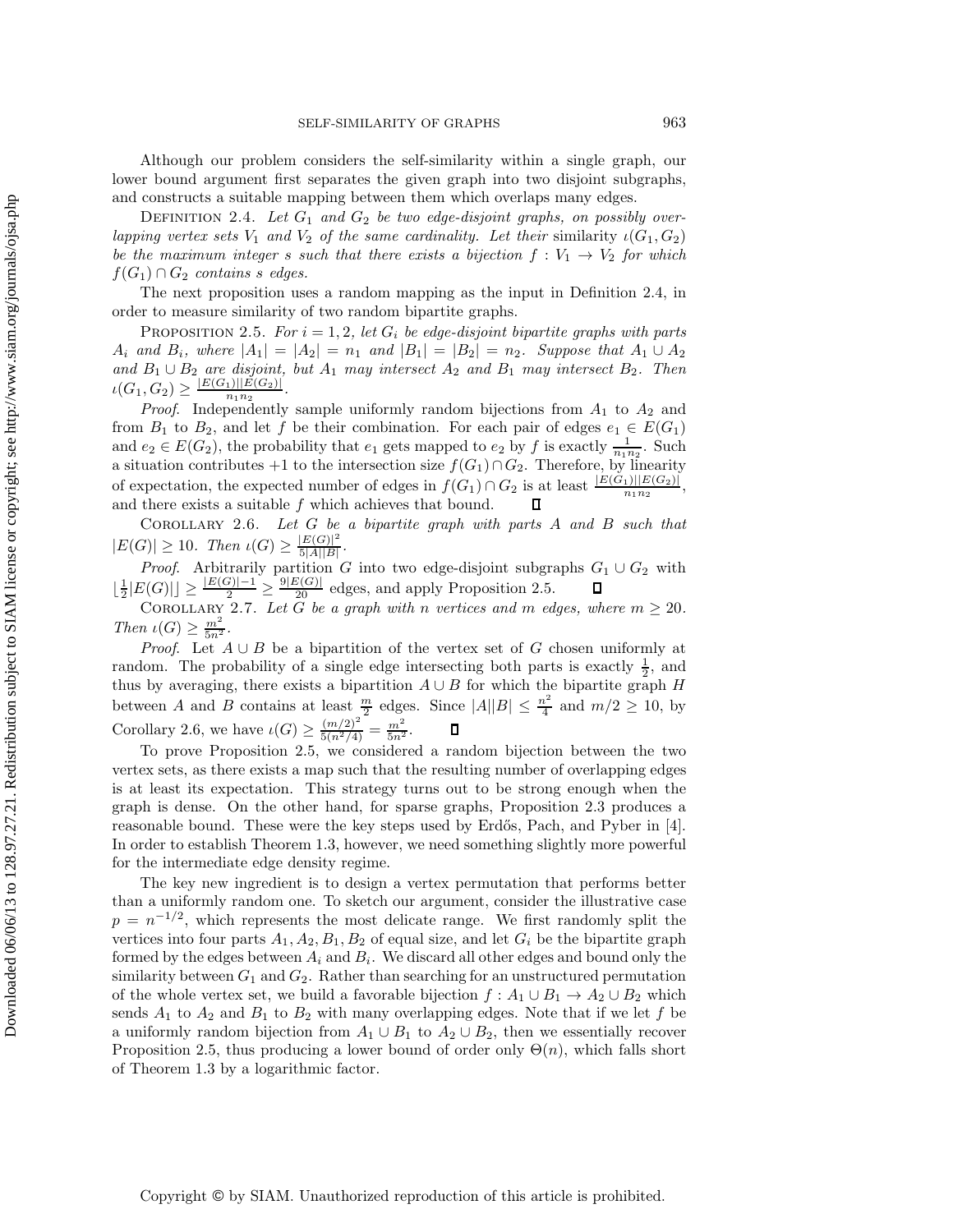We start with a uniformly random bijection from  $B_1$  to  $B_2$ , and carefully extend it from  $A_1$  to  $A_2$  as follows. Consider a fixed vertex  $v_1$  in  $A_1$  and a fixed vertex  $v_2$ in  $A_2$ . If we mapped  $v_1$  to  $v_2$ , we would increase the number of overlapping edges by exactly  $|f(N(v_1)) \cap N(v_2)|$ , where  $N(v_i)$  represents the set of neighbors of  $v_i$  in  $B_i$ . (Recall that we discarded all other edges, so the  $v_i$  only have neighbors in their corresponding  $B_i$ .) Since we have  $p = n^{-1/2}$ , if  $v_2$  is chosen uniformly at random, the expected size of the set  $f(N(v_1)) \cap N(v_2)$  is some constant  $\lambda$ , and this observation led to the  $\Theta(n)$  lower bound when considering a uniformly random bijection.

The crucial observation is that for each individual pair of  $v_i$ , the overlap  $|f(N(v_1))|$  $\cap N(v_2)$  asymptotically has the Poisson distribution with mean  $\lambda$ . Therefore, with probability at least  $n^{-\varepsilon}$ , it will be of size at least  $\varepsilon' \frac{\log n}{\log \log n}$  for some small constants  $\varepsilon$  and  $\varepsilon'$ . Since  $A_2$  has  $\frac{n}{4}$  $\frac{n}{4}$  vertices, the expected number of vertices  $v_2 \in A_2$  that will<br>then with  $v_1$  is  $O(n^{1-\epsilon})$ . In particular, it is very likely that give this high gain together with  $v_1$  is  $\Omega(n^{1-\varepsilon})$ . In particular, it is very likely that there exists a quitable vertex  $v_n$  for  $v_n$  queb that  $\{f(N(\alpha))\}\cap N(\alpha)$   $\geq \alpha'$   $\log n$  and there exists a suitable vertex  $v_2$  for  $v_1$  such that  $|f(N(v_1)) \cap N(v_2)| \geq \varepsilon' \frac{\log n}{\log \log n}$ , and we will map  $v_1$  to  $v_2$  in such a situation. By repeating this for a constant proportion we will map  $v_1$  to  $v_2$  in such a situation. By repeating this for a constant proportion we will map  $v_1$  to  $v_2$  in such a struation. By repeating this for a constant proportion<br>of vertices in  $A_1$ , we will obtain  $\iota(G_{n,p}) \ge \Omega(n \cdot \frac{\log n}{\log \log n})$ . Since  $\gamma = \sqrt{\log n}$ , this<br>gives  $\iota(G_{n,p}) \ge \Omega(n \cdot \frac{\log n}{\log \gamma(n)})$  f intuition.

LEMMA 2.8. Let *n* and *p* satisfy  $n^{-\frac{21}{40}} \leq p \leq \frac{1}{e^6} \sqrt{\frac{\log n}{n}}$ , and define  $\gamma = \frac{1}{p} \sqrt{\frac{\log n}{n}}$ . *Let*  $N_1, \ldots, N_s$  ⊂ B *be*  $s \geq n^{1/3}$  *disjoint sets of size*  $\frac{np}{16}$ *, and consider the random* set  $R$ , where we take each element of R independently with probability n. Then with *set* Bp*, where we take each element of* B *independently with probability* p*. Then with probability at least*  $1 - e^{-\Omega(n^{1/12})}$ *, there is an index i such that*  $|B_p \cap N_i| \ge \frac{\log n}{20 \log \gamma}$ *.* 

*Proof.* Let  $t = \left\lceil \frac{\log n}{20 \log \gamma} \right\rceil$ . In our range of p, we always have  $2 \le t \le \left\lceil \frac{\log n}{120} \right\rceil$ , so in particular  $t \le \frac{\log n}{10 \log \gamma}$ . For a fixed index *i*, the probability that  $|B_p \cap N_i| \ge \frac{\log n}{20 \log \gamma}$  is at least  $\binom{|N_i|}{t} p^t (1-p)^{|N_i|-t}$ . Using the bounds  $\binom{n}{k} \geq \left(\frac{n}{k}\right)^k$  and  $(1-p) \geq e^{-\frac{16}{15}p}$  for small  $p$ , we have

$$
\binom{|N_i|}{t} p^t (1-p)^{|N_i|-t} \ge \left(\frac{np^2}{16t}\right)^t e^{-np^2/15} = \left(\frac{\log n}{16\gamma^2 t}\right)^t e^{-np^2/15}
$$

$$
\ge \left(\frac{10\log\gamma}{16\gamma^2}\right)^{\log n/(10\log\gamma)} \cdot n^{-1/(15e^{12})}
$$

$$
= e^{-\frac{\log n}{10\log\gamma} \cdot \log\left(\frac{16\gamma^2}{10\log\gamma}\right)} \cdot n^{-1/(15e^{12})},
$$

which by  $\log\left(\frac{16\gamma^2}{10\log\gamma}\right) \leq 2\log\gamma$  (deduced from  $\gamma \geq e^6$ ), is at least

$$
e^{-(\log n/5)} \cdot n^{-1/(15e^{12})} \ge n^{-1/4}
$$
.

Hence the expected number of indices i such that  $|B_p \cap N_i| \ge \frac{\log n}{20 \log \gamma}$  is at least  $-1/4 > 1/12$  or the definition of  $\lim_{n \to \infty}$  if  $\frac{1}{n}$  $s \cdot n^{-1/4} \geq n^{1/12}$ . Since the sets  $N_i$  are disjoint, the above events for different choices of  $i$  are mutually independent. Therefore, by Chernoff's inequality, with probability at least  $1 - e^{-\Omega(n^{1/12})}$ , we can find an index i (indeed, several) for which  $|B_p \cap N_i|$ log <sup>n</sup> О  $20 \log \gamma$ 

The previous estimate enables us to bound the similarity between random bipartite graphs.

LEMMA 2.9. Let *n* and *p* satisfy  $n^{-\frac{21}{40}} \leq p \leq \frac{1}{e^6} \sqrt{\frac{\log n}{n}}$ , and let  $\gamma = \frac{1}{p} \sqrt{\frac{\log n}{n}}$ . Let  $A_1, B_1, A_2, B_2$  *be disjoint sets of size*  $\frac{n}{4}$  *each, and for each*  $i = 1, 2$ *, let*  $G_i$  *be a*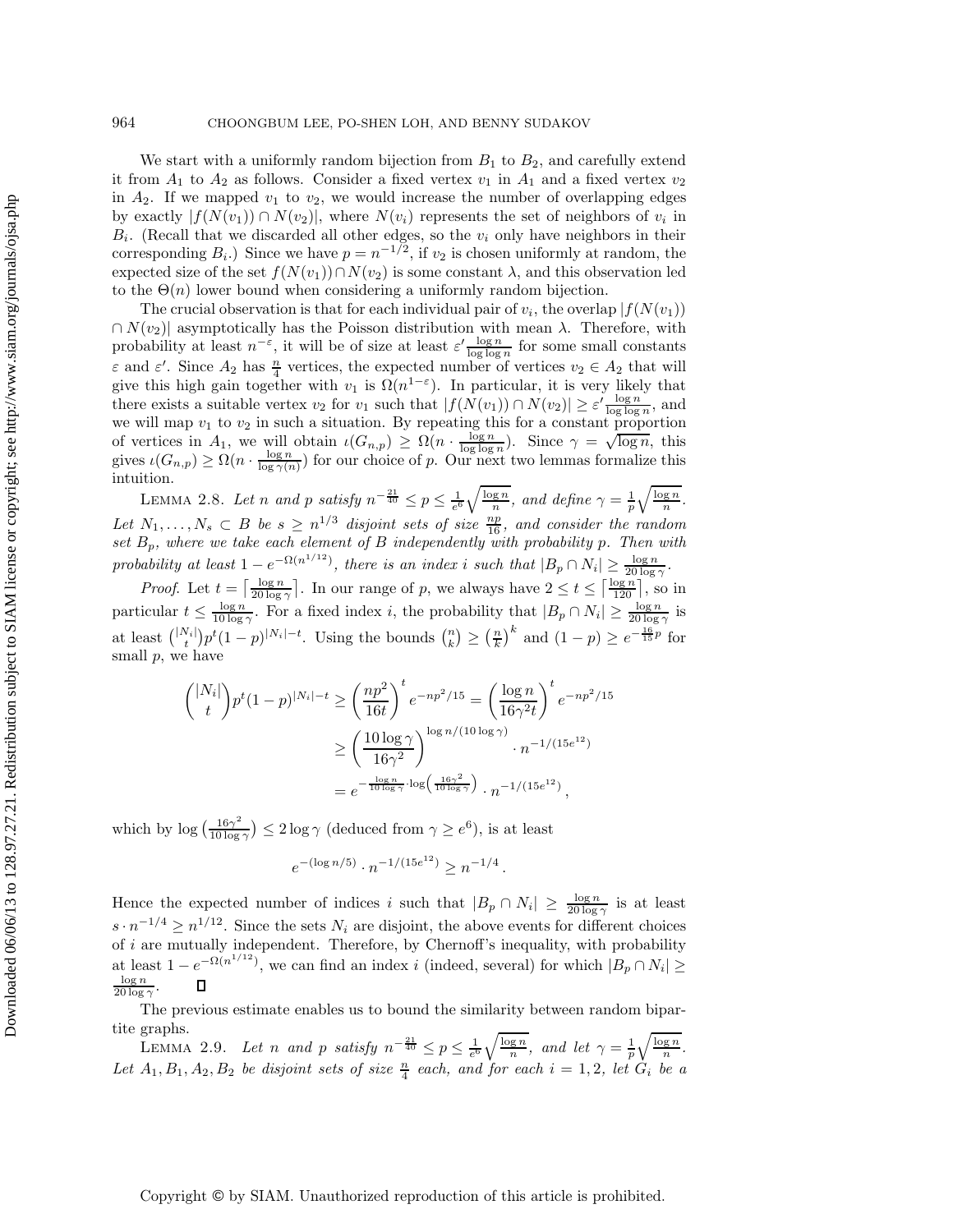*random bipartite graph with parts* A<sup>i</sup> *and* Bi*, where each edge appears independently* with probability p. Then  $\iota(G_1, G_2) \geq \frac{n \log n}{160 \log \gamma}$  *a.a.s.*<br>Proof. Start with a uniformly random bijection

*Proof.* Start with a uniformly random bijection f from  $B_1$  to  $B_2$ , and also expose all edges in the random bipartite graph  $G_2$ . Since  $p \geq n^{-\frac{21}{40}}$ , Chernoff's inequality and a union bound establish that a.a.s., all degrees in  $G_2$  are between  $\frac{np}{8}$  and  $np$ .<br>Condition on this event. We expose the edges in the bipartite graph  $G_1$  by iterating Condition on this event. We expose the edges in the bipartite graph  $G_1$  by iterating over the vertices in  $A_1$ , exposing each vertex's incident edges in turn. Consider the following greedy algorithm for finding a bijection between  $A_1$  and  $A_2$ . Let  $A'_1$  be the set of vertices in  $A_1$  whose odges have been exposed, and suppose that we have an set of vertices in  $A_1$  whose edges have been exposed, and suppose that we have an injective map  $f : A'_1 \to A_2$  such that for all  $x \in A'_1$ ,  $f(N(x))$  and  $N(f(x))$  intersect in at least  $\frac{\log n}{20 \log n}$  vertices. Let  $A'_2 = f(A'_1)$ , and let  $A''_i = A_i \setminus A'_i$  for  $i = 1, 2$ . Suppose that  $|A_1''| = |A_2''| \ge \frac{|A_1|}{2}$  at some point of the process.<br>We first prove that the graph  $A_1'' \cup B_2$  contains a (

We first prove that the graph  $A_2'' \cup B_2$  contains a  $(\frac{np}{16}, n^{1/3})$ -star-forest. Indeed, let k be the largest integer such that there exists a  $(\frac{np}{16}, k)$ -star-forest  $\{(x, N_x) : x \in X\}$ <br>for some set  $X \subset A''$  of size  $|Y| = k$ , and suppose that  $k \le n^{1/3}$ . Let  $N(Y)$  be the for some set  $X \subset A''_2$  of size  $|X| = k$ , and suppose that  $k < n^{1/3}$ . Let  $N(X)$  be the union of all neighborhoods of vertices in  $X$ . We know that for every vertex  $w \in A'' \setminus X$ union of all neighborhoods of vertices in X. We know that for every vertex  $w \in A_2^{\prime\prime} \backslash X$ ,<br>we have  $|N(w)| \geq (1-1)$  and  $\geq \frac{np}{2}$  as otherwise we find a  $(\frac{np}{2} - k + 1)$  star. we have  $|N(w) \cap N(X)| \ge \left(\frac{1}{8} - \frac{1}{16}\right) np \ge \frac{np}{16}$ , as otherwise we find a  $\left(\frac{np}{16}, k+1\right)$ -starforest, contradicting maximality. Therefore, there are at least  $\frac{np}{16} \cdot (|A_2''| - |X|) \ge \frac{n^2p}{128}$ <br>edges between the sets  $A''_2 \setminus X$  and  $N(X)$  and in particular, the set  $N(X)$  has at least edges between the sets  $A_2'' \setminus X$  and  $N(X)$ , and in particular, the set  $N(X)$  has at least  $\frac{n^2p}{\lambda}$  incident edges in  $C_2$ . Note that  $|N(X)| \leq kn \leq n^{4/3}n$ , since we conditioned  $\frac{n^2p}{128}$  incident edges in  $G_2$ . Note that  $|N(X)| \leq knp \leq n^{4/3}p$ , since we conditioned on all degrees in  $G_2$  being at most  $np$ , and by the same reason, the number of edges incident to  $N(X)$  must be at most  $n^{7/3}p^2 < \frac{n^2p}{128}$ , contradiction. Therefore, we have  $k \geq n^{1/3}$ , as claimed.

Now take any vertex  $v_1 \in A_1''$  and expose its edges to  $B_1$ . Its neighborhood  $N(v_1)$  is a random subset of  $B_1$ , where each vertex of  $B_1$  appears independently with probability p. Since the bijection  $f : B_1 \to B_2$  was fixed from the outset, the image of the neighborhood  $f(N(v_1))$  is also a random subset of  $B_2$  with the same product distribution. By Lemma 2.8, with probability at least  $1 - e^{-\Omega(n^{1/12})}$ , we can find a vertex  $v_2 \in X \subset A_2''$  such that  $|f(N(v_1)) \cap N_{v_2}| \ge \frac{\log n}{20 \log \gamma}$ , where X and  $N_{v_2}$  were from the star forest constructed above. Define  $f(v_1) = v_2$  and repeat the procedure. Since the probability of success at each round is  $1-o(n^{-1})$ , we can successfully iterate  $\frac{|A_1|}{2}$  times a.a.s., and then finish by extending f by an arbitrary bijection between the nonmanned vertices of  $A_2$  and  $A_2$ . In this way, we obtain a bijection f such that the nonmapped vertices of  $A_1$  and  $A_2$ . In this way, we obtain a bijection f such that the number of edges in  $f(G_1) \cap G_2$  is at least  $\frac{|A_1|}{\log n} \cdot \frac{\log n}{\log n} = \frac{n \log n}{n \log n}$ , as desired. number of edges in  $f(G_1) \cap G_2$  is at least  $\frac{|A_1|}{2} \cdot \frac{\log n}{20 \log \gamma} = \frac{n \log n}{160 \log \gamma}$ , as desired.<br>We are now ready to prove the lower bounds of Theorem 1.3.

*Proof of lower bound in Theorem* 1.3. Part (i) has two subcases. First, for  $\frac{1}{2n} \leq p \leq n^{-21/40}$ , note that  $\gamma = \frac{1}{p} \sqrt{\frac{\log n}{n}} \geq n^{1/40} \sqrt{\log n}$ , so the desired lower bound is of order  $n \cdot \frac{\log n}{\log \gamma} = \Theta(n)$ . In this range, the number of nonisolated vertices is  $\Theta(n)$  a.a.s., so Proposition 2.3 completes this case. For the next range  $n^{-\frac{21}{40}} \leq p \leq \frac{1}{e^6} \sqrt{\frac{\log n}{n}}$ , we apply Lemma 2.9 after splitting the vertex set into four parts. Part (ii) follows directly from Corollary 2.6.  $\Box$ 

**3. Self-similarity of general graphs.** Although general graphs are not intrinsically random, we apply probabilistic techniques to find large edge-disjoint isomorphic subgraphs. The outline of our proof for general graphs is similar to that for random graphs (see the discussion following Corollary 2.7 in the previous section). The key idea is to exploit tail events in the Poisson distribution. However, establishing this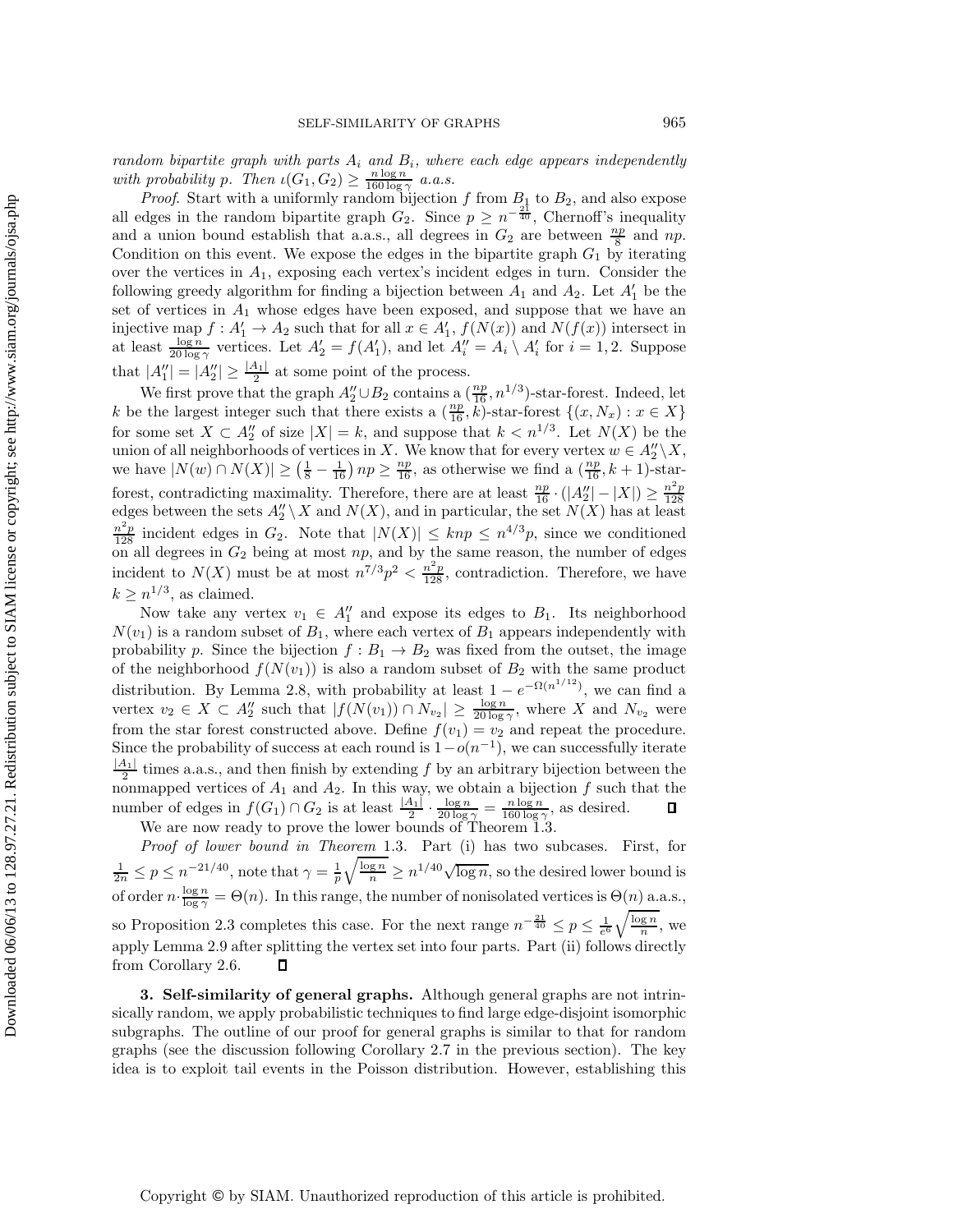was somewhat easier for random graphs since we had independence and could expose edges in a controlled manner. For general graphs, there are no random edges to expose. Instead, we turn to star forests, which were also an important component in the proof of Lemma 2.9.

Let  $G$  be a given graph on  $n$  vertices with average degree  $d$ . As before, we begin by randomly splitting the vertices into four parts  $A_1, A_2, B_1, B_2$ , and consider the bipartite graphs  $G_i$  formed by the edges between  $A_i$  and  $B_i$ . We attempt to find a total of  $\Omega(n^{1-\alpha})$  many  $(\frac{d}{8}, n^{\alpha})$ -star-forests  $S_{i,j} = \{(v, N_v) : v \in X_{i,j}\}$  for  $i = 1, 2,$ <br> $1 \le i \le \Omega(n^{1-\alpha})$  where the sets  $X_{i,j} \subset A_i$  are disjoint for different indices. Note  $1 \leq j \leq \Omega(n^{1-\alpha})$ , where the sets  $X_{i,j} \subset A_i$  are disjoint for different indices. Note that  $\bigcup X_{i,j}$  then cover a constant fraction of each  $A_i$ , and hence the edges in these star forests constitute a constant fraction of the edges in the entire graph  $G$ . If we fail to find such star forests, then we will be able to pass to a subgraph where we can find even larger isomorphic subgraphs. On the other hand, once we find such star forests, we take a random bijection  $f_B$  from  $B_1$  to  $B_2$ , and extend it by independent bijections from  $X_{1,j}$  to  $X_{2,j}$ . To this end, we declare  $f_B$  to be good for the index j if it can be extended to a bijection between the sets  $B_1 \cup X_{1,j}$  and  $B_2 \cup X_{2,j}$  so that the two star forests overlap in  $\Omega(|X_{1,j}| \cdot \frac{\log n}{\log(\frac{n \log n}{d^2})})$  edges under the map. If some edges under the map. If some bijection  $f_B$  happens to be good for a constant proportion of indices j, then we can extend the bijection  $f_B$  to the sets  $X_{1,j}$  for these indices, and thereby construct a map f that overlaps many edges of  $G_1$  and  $G_2$ .

To begin this program, our first lemma establishes the tail probability of the main random variable in our setting. It is the analogue of Lemma 2.8.

LEMMA 3.1. Let  $\alpha < \frac{1}{2}$  be a fixed positive real number, and let d and n satisfy  $n^{\frac{1}{2}-\frac{\alpha}{16}} \leq d \leq \sqrt{\alpha n \log n}$ . Let  $N_1, \ldots, N_s \subset [n]$  be fixed disjoint sets of size  $\frac{d}{2}$  for some<br> $s > \frac{1}{2}n^{\alpha}$  and let N be a uniformly random sybset of  $[n]$  with exactly d elements. Then  $s \geq \frac{1}{5}n^{\alpha}$ , and let N be a uniformly random subset of [n] with exactly d elements. Then *with probability at least*  $1 - e^{-\Omega(n^{\alpha/4})}$ *, there exists an index i such that*  $|N \cap N_i| \ge \frac{\alpha \log n}{\alpha \log(n) \log n}$ *.*  $\frac{8 \log \left(\frac{n \log n}{d^2}\right)}{D}$ *.*

*Proof.* Let  $N'$  be a random subset of  $[n]$  obtained by independently taking each element with probability  $\frac{d}{2n}$ . The distribution of N' conditioned on the event  $|N'| \leq d$ <br>can be coupled with the random variable N so that  $N' \subset N$  (given  $N'$  let N be a can be coupled with the random variable N, so that  $N' \subset N$  (given N', let N be a set of size  $d$  containing  $N'$  chosen uniformly at random). By Chernoff's bound, the probability of  $|N'| > d$  is at most  $e^{-\Omega(d)} < e^{-\Omega(n^{\alpha/4})}$ , since  $d \geq n^{\frac{1}{2} - \frac{\alpha}{16}}$  and  $\alpha < \frac{1}{2}$ .<br>Therefore in order to prove our lemma, it suffices to show that with probability at Therefore, in order to prove our lemma, it suffices to show that with probability at least  $1 - e^{-\Omega(n^{\alpha/4})}$ , there exists an index i such that  $|N' \cap N_i| \geq \frac{\alpha \log n}{8 \log(n) \log n}$  $\frac{\alpha \log n}{8 \log \left(\frac{n \log n}{d^2}\right)}$ . Define

$$
\gamma = \frac{n \log n}{d^2}
$$
 and  $t = \left[ \frac{\alpha \log n}{8 \log \gamma} \right]$ .

Since  $n^{\frac{1}{2}-\frac{\alpha}{16}} \leq d \leq \sqrt{\alpha n \log n}$ , we have

$$
2 < \frac{1}{\alpha} \le \gamma \le n^{\frac{\alpha}{8}} \log n,
$$

from which it follows that

(2) 
$$
t \ge \frac{\alpha \log n}{8 \log \gamma} \ge \frac{\alpha \log n}{8 \log(n^{\frac{\alpha}{8}} \log n)} = \frac{\alpha \log n}{\alpha \log n + 8 \log \log n} \ge \frac{1}{2}
$$

for sufficiently large  $n$ . Therefore, the rounding effect in the definition of  $t$  at most doubles the value, and we have  $1 \le t \le \frac{\alpha \log n}{4 \log \gamma}$ .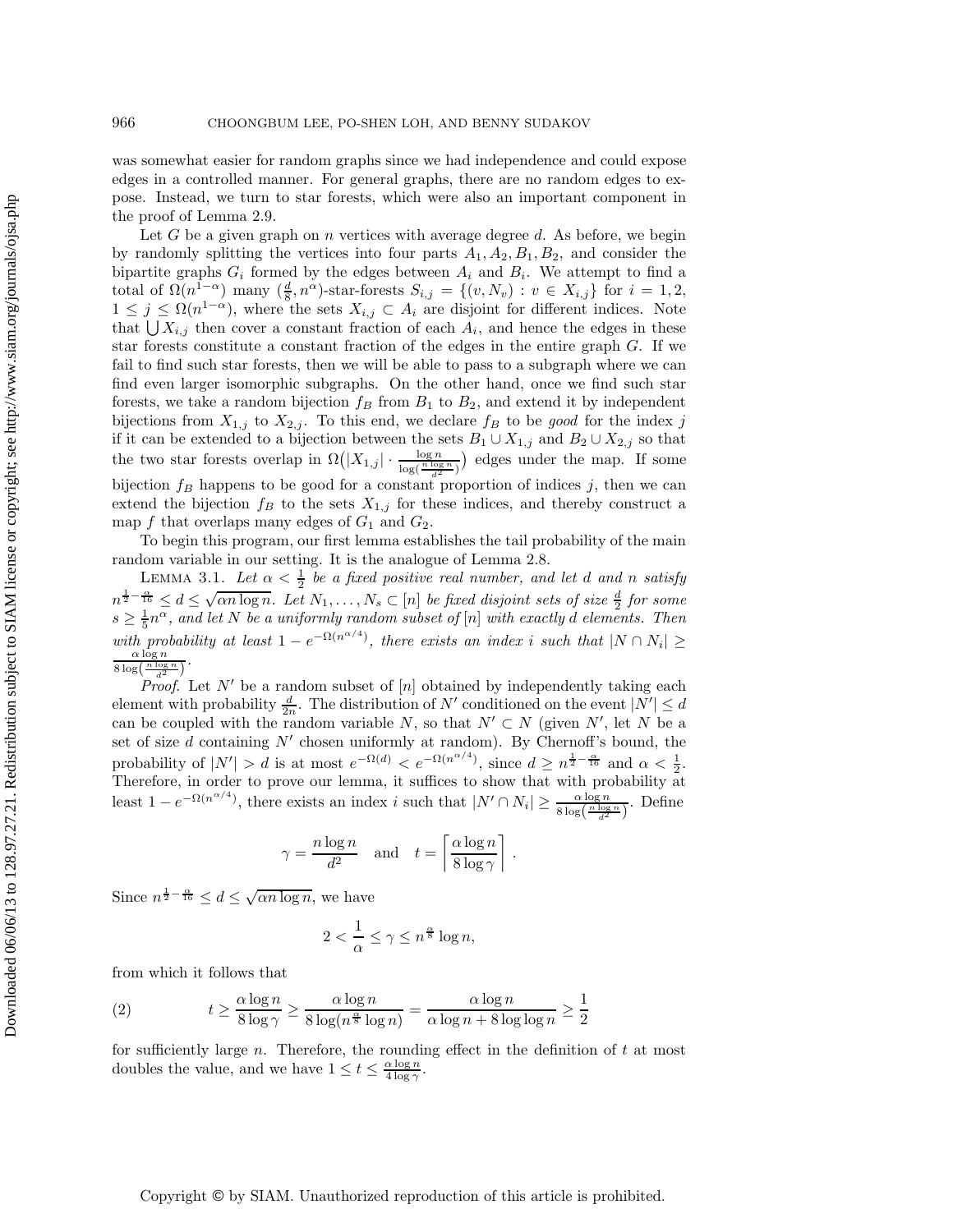For each index i, let  $E_i$  be the event that  $|N' \cap N_i| \geq t$ . As  $|N' \cap N_i|$  is binomially distributed, just as in the proof of Lemma 2.8, we may use the bounds  $\binom{n}{k} \geq \left(\frac{n}{k}\right)^k$ and  $1 - p > e^{-2p}$  (for small p) to find

$$
\mathbb{P}\left[E_i\right] \geq {\binom{|N_i|}{t}} \left(\frac{d}{2n}\right)^t \left(1-\frac{d}{2n}\right)^{|N_i|-t} \geq \left(\frac{d/2}{t}\right)^t \left(\frac{d}{2n}\right)^t \left(e^{-\frac{d}{n}}\right)^{\frac{d}{2}} = \left(\frac{d^2}{4nt}\right)^t e^{-\frac{d^2}{2n}}.
$$

Substitute  $t \leq \frac{\alpha \log n}{4 \log \gamma}$  to get

$$
\mathbb{P}[E_i] \ge \left(\frac{d^2}{4n} \cdot \frac{4\log\gamma}{\alpha\log n}\right)^t e^{-\frac{d^2}{2n}} = \left(\frac{\log\gamma}{\alpha\gamma}\right)^t e^{-\frac{\log n}{2\gamma}}.
$$

Since  $\alpha < \frac{1}{2}$ ,  $\log \gamma > \log 2$ , and  $t \leq \frac{\alpha \log n}{4 \log \gamma}$ , this is at least

$$
\left(\frac{1}{\gamma}\right)^{\frac{\alpha\log n}{4\log \gamma}}e^{-\frac{\log n}{2\gamma}}=n^{-\frac{\alpha}{4}}n^{-\frac{1}{2\gamma}}\geq n^{-\frac{\alpha}{4}}n^{-\frac{\alpha}{2}}=n^{-\frac{3\alpha}{4}}.
$$

The  $E_i$  are independent because the  $N_i$  are disjoint. Therefore the number of  $E_i$  that occur stochastically dominates a binomial random variable with mean  $sn^{-3\alpha/4} \ge$  $\frac{1}{5}n^{\alpha/4}$ , and we conclude by the Chernoff bound that at least one  $E_i$  (indeed, several) occurs with probability  $1 - e^{-\Omega(n^{\alpha/4})}$ , as desired.

In the previous section, in Lemma 2.9, we exploited the fact that the given graph was random and the edges were independent. This trick is too restrictive to be applied to general graphs. However, the next lemma says that for star forests, one can obtain a lemma similar to Lemma 2.9.

LEMMA 3.2. Let  $\alpha < \frac{1}{2}$  be a fixed positive real number, and suppose that n and d satisfy  $n^{\frac{1}{2}-\frac{\alpha}{16}} \leq d \leq \sqrt{\alpha n \log n}$  and are sufficiently large. For  $i = 1, 2$ , let  $G_i$  be *a*  $(d, n^{\alpha})$ -star-forest  $\{(v, N_v) : v \in X_i\}$  *in the vertex set*  $X_i \cup B_i$ *, where*  $|X_i| = n^{\alpha}$ *and*  $|B_i| = n$ . The bijection  $f_B$  *from*  $B_1$  *to*  $B_2$  *chosen uniformly at random satisfies the following property with probability at least*  $1 - e^{-\Omega(n^{\alpha/4})}$ *: f<sub>B</sub> can be extended to*  $X_1 \cup B_1$  *so that the graph*  $f_B(G_1) \cap G_2$  *has at least*  $|X_1| \cdot \frac{\alpha \log n}{36 \log(\frac{n \log n}{d^2})}$  edges.

*Proof.* Consider a uniformly random bijection  $f_B$  from  $B_1$  to  $B_2$ . As in the proof of Lemma 2.9, we will pick vertices of  $X_1$  one at a time, mapping each one to proof of Lemma 2.9, we will pick vertices of  $X_1$  one at a time, mapping each one to<br>game vertex in  $Y$ , in quality and that their point has interest in at least.  $\alpha \log n$ some vertex in  $X_2$  in such a way that their neighbors intersect in at least  $\frac{\alpha \log n}{9 \log(\frac{n \log n}{d^2})}$ vertices under the map  $f_B$ . By repeating this for  $|X_1|/4$  steps, we then extend  $f_B$  to form a total of at least  $\frac{|X_1|}{4} \cdot \frac{\alpha \log n}{9 \log(\frac{n \log n}{d^2})}$  overlapping edges, as required.

To this end, suppose that we have already embedded some set  $X'_1 \subset X_1$  of size<br>than  $|Y_1|/4$  and let  $Y'$  be the image of  $Y'$ . Eurther suppose that we have only less than  $|X_1|/4$ , and let  $X_2'$  be the image of  $X_1'$ . Further suppose that we have only or proposed the outcome of  $f_{\rm p}$  on the poighbors of  $X'$ . Let  $R' = 11$  and  $R'$  have exposed the outcome of  $f_B$  on the neighbors of  $X'_1$ . Let  $B'_1 = \bigcup_{x \in X'_1} N_x$  and  $B'_2$  be 1 its image (which is already fully determined by our partial exposure). The unexposed remainder of  $f_B$ , conditioned on the previous outcome, is a random uniform bijection from  $B_1 \setminus B'_1$  to  $B_2 \setminus B'_2$ . Choose an arbitrary vertex  $x_1 \in X_1 \setminus X'_1$ . Call a vertex  $x_2 \in X_2 \setminus Y'_1$  evailable if  $|N| \setminus B'| \geq d$  or equivalently  $|N| \cap B'| \leq d$  Since each  $x_2 \in X_2 \setminus X_2'$  *available* if  $|N_{x_2} \setminus B_2'| \geq \frac{d}{2}$ , or equivalently,  $|N_{x_2} \cap B_2'| \leq \frac{d}{2}$ . Since each upprovide the vertex assessment for at least determined of  $|B'|$ , and these sets are disjoint. unavailable vertex accounts for at least  $\frac{d}{2}$  vertices of  $|B'_2|$ , and those sets are disjoint<br>for different unavailable vertices (because  $G_2$  is a star forest), we conclude that the for different unavailable vertices (because  $G_2$  is a star forest), we conclude that the number of unavailable vertices is at most

$$
\frac{|B_2'|}{d/2} = \frac{d|X_2'|}{d/2} = 2|X_2'| \le \frac{|X_1|}{2},
$$

Copyright © by SIAM. Unauthorized reproduction of this article is prohibited.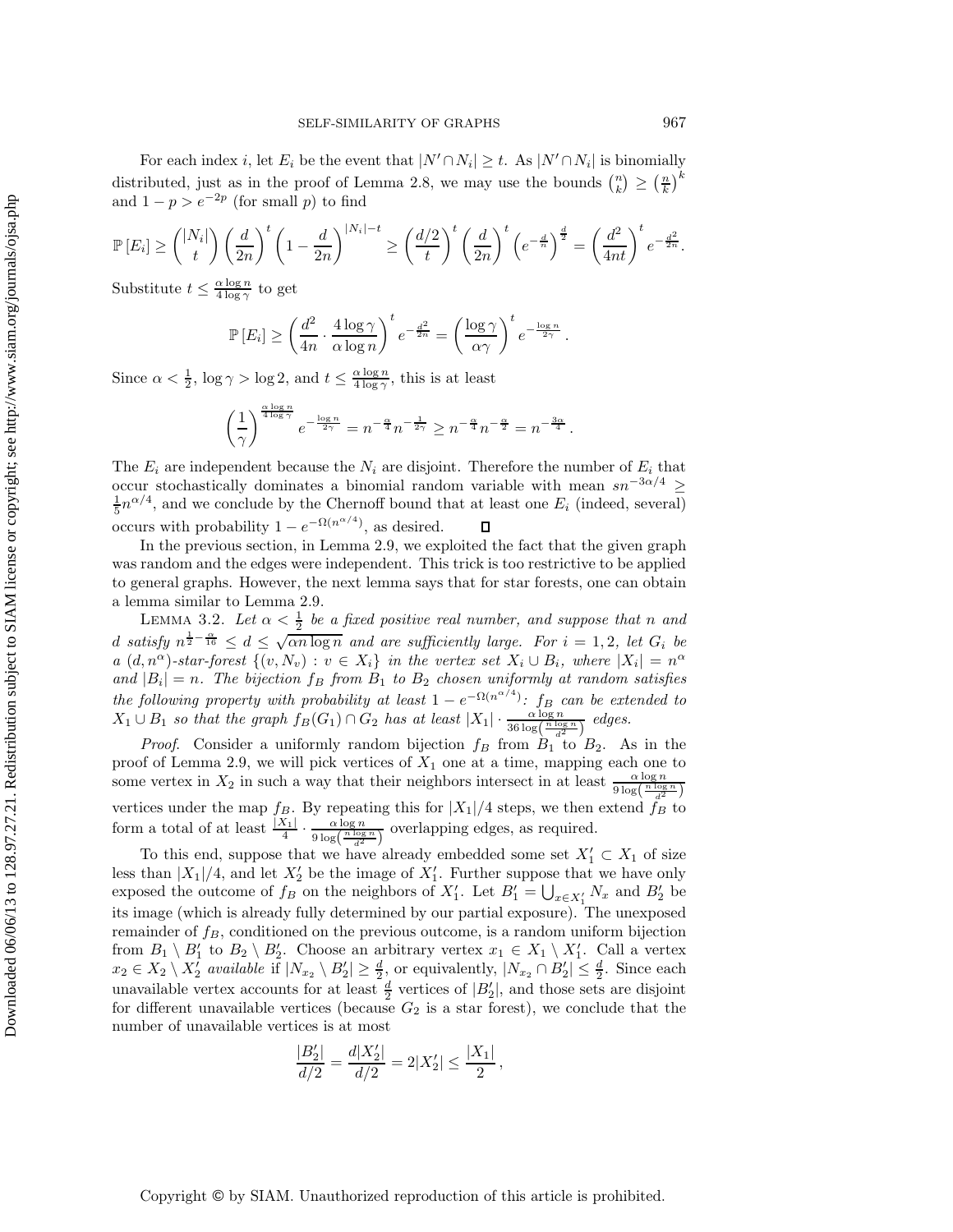and hence the number of available vertices in  $X_2 \setminus X_2'$  is at least  $|X_1|/4$ .

We now expose the images of the  $d$  neighbors of  $x_1$ . This is a uniformly random d-element subset of  $B_2 \setminus B'_2$ , where

$$
(1 - o(1))n = n - d|X'_1| \le |B_2 \setminus B'_2| \le n.
$$

For each available vertex  $x_2$ , its (deterministically known) neighborhood in  $B_2 \backslash B_2'$  has size at least  $d/2$ , and there are at least  $|X_1|/4 = n^{\alpha}/4$  such neighborhoods, all disjoint, coming from different available vertices. We are therefore in the setting of Lemma 3.1 (with  $(1-o(1))n$  instead of n), and so we conclude that with probability  $1-e^{-\Omega(n^{\alpha/4})}$ , there is an available vertex  $x_2$  such that  $|f_B(N_{x_1}) \cap N_{x_2}| \geq \frac{\alpha \log n}{9 \log(\frac{n \log n}{\epsilon^2})}$ . Furthermore, we only need to expose the outcome of  $f_B$  on  $N_{x_1}$ . We can continue the process for at least  $\frac{|X_1|}{4}$  times, with probability at least  $1 - \frac{|X_1|}{4} \cdot e^{-\Omega(n^{\alpha/4})} = 1 - e^{-\Omega(n^{\alpha/4})}$ . This proves the lemma.

Our next proposition bounds the self-similarity of a graph in terms of its median degree. To prove the proposition, we will find many star forests in our graph and apply Lemma 3.2 several times.

PROPOSITION 3.3. Let  $\alpha \leq \frac{1}{25}$  be a fixed positive real number. Then for every PROPOSITION 3.3. Let  $\alpha \leq \frac{1}{25}$  be a fixed positive real number. Then for every sufficiently large n and d satisfying  $6n^{\frac{1}{2}-\frac{\alpha}{16}} \leq d \leq \sqrt{\alpha n \log n}$ , every n-vertex graph G with at least  $\frac{n}{2}$  vertices of degree at least d has  $\iota(\overrightarrow{G}) > \frac{\alpha n \log n}{2592 \log(\frac{n \log n}{d^2})}$ .

*Proof.* Take a uniformly random partition  $A_1 \cup A_2 \cup B_1 \cup B_2$  of the vertex set, where  $|A_1| = |A_2| = |B_1| = |B_2| = \frac{n}{4}$ . For  $i = 1, 2$ , let  $G_i$  be the bipartite graph formed by the edges between  $A_i$  and  $B_i$ . Since  $d > n^{1/3}$ , by the concentration of the hypergeometric distribution (see, e.g., Theorem 2.10 of [14]) and a union bound, one can see that a.a.s. each  $A_i$  contains at least  $\frac{n}{9}$  vertices that have at least  $\frac{d}{5}$  neighbors in  $B_i$  in the graph  $G_i$ . Condition on this event in  $B_i$  in the graph  $G_i$ . Condition on this event.

Let  $d' = \frac{d}{10}$  and  $n' = \frac{n}{4}$ , and note that since  $\alpha \leq \frac{1}{25}$ ,  $\frac{2n^{\alpha}}{3} < (n')^{\alpha} < n^{\alpha}$ . Let  $k_1$  be the largest integer for which we can find a collection of  $(d', (n')^{\alpha})$ -star-forests  $S_{1,j} = \{(v, N_v) : v \in X_{1,j}\}$  in  $G_1$ , where the sets  $X_{1,j}$  are disjoint subsets of  $A_1$ for  $1 \leq j \leq k_1$ . We claim that  $k_1 \geq \frac{n^{1-\alpha}}{18}$ . Indeed, if not, then there exist over  $\frac{n}{2} - k_1(n')^{\alpha} > \frac{n}{2}$  vertices in A<sub>1</sub> that are not covered by the sets of the form  $X_1$ .  $\frac{n}{9} - k_1(n')^{\alpha} \ge \frac{n}{18}$  vertices in  $A_1$  that are not covered by the sets of the form  $X_{1,j}$ and have degree at least  $\frac{d}{5}$  in the set  $B_1$ . Let  $A'_1$  be the set of these vertices. By<br>our maximality assumption, we know that the graph  $G_1[A'] \cup B_1$  does not contain a our maximality assumption, we know that the graph  $G_1[A'_1 \cup B_1]$  does not contain a<br> $(d'_1 \cdot (p')^{\alpha})$  star forest Let  $S = f(a, N) \cdot p \in X$  has  $(d'_1, b)$  star forest in  $G_1[A'_1 \cup B_1]$  $(d', (n')^{\alpha})$ -star-forest. Let  $S = \{(v, N_v) : v \in X\}$  be a  $(d', h)$ -star-forest in  $G_1[A'_1 \cup B_1]$ ,<br>where  $X \subseteq A'$  and h is as large as possible. By our assumption, we know that  $h \leq$ where  $X \subset A'_1$  and h is as large as possible. By our assumption, we know that  $h < (n')^{\alpha}$ . Then all the vertices in  $A' \setminus X$  have degree at least  $\frac{d}{dx}$  in the set  $N = 11$ .  $(n')^{\alpha}$ . Then all the vertices in  $A'_1 \setminus X$  have degree at least  $\frac{d}{10}$  in the set  $N = \bigcup_{v \in X} N_v$ .<br>Note that  $|N| = d'h < \frac{d}{v}$  and  $|A' \setminus Y| > \frac{n}{v}$ . In this case, Garallary 2.6 Note that  $|N| = d'h < \frac{d}{10} \cdot n^{\alpha}$  and  $|A'_1 \setminus X| \ge \frac{n}{18} - h > \frac{n}{19}$ . In this case, Corollary 2.6 applied to  $G[(A'_1 \setminus X) \cup N]$  already gives

$$
\iota(G) \geq \iota(G[(A'_1 \setminus X) \cup N]) \geq \frac{((d/10) \cdot |A'_1 \setminus X|)^2}{5|N| \cdot |A'_1 \setminus X|} = \frac{d^2|A'_1 \setminus X|}{500|N|} > \frac{dn^{1-\alpha}}{950} > \frac{n^{4/3}}{950},
$$

which for large  $n$  is already far more than enough. Therefore, we may assume that  $k_1 \geq \frac{n^{1-\alpha}}{18}$ . Similarly, there is a collection of  $\frac{n^{1-\alpha}}{18}$  many  $(d', (n')^{\alpha})$ -star-forests  $S_{2,j} =$ <br> $\{(n, N_{-}) : n \in X_{\alpha} \}$  in  $G_{\alpha}$  where  $X_{\alpha}$  are disjoint subsets of  $A_{\alpha}$  $\{(v, N_v) : v \in X_{2,j}\}$  in  $G_2$ , where  $X_{2,j}$  are disjoint subsets of  $A_2$ .

Let  $f_B$  be a bijection from  $B_1$  to  $B_2$  chosen uniformly at random. Our initial conditions on n and d imply that  $n'$  and d' satisfy the requirements of Lemma 3.2, so for each fixed j, with probability at least  $1 - e^{-\Omega(n^{\alpha/4})}$ ,  $f_B$  can be extended to a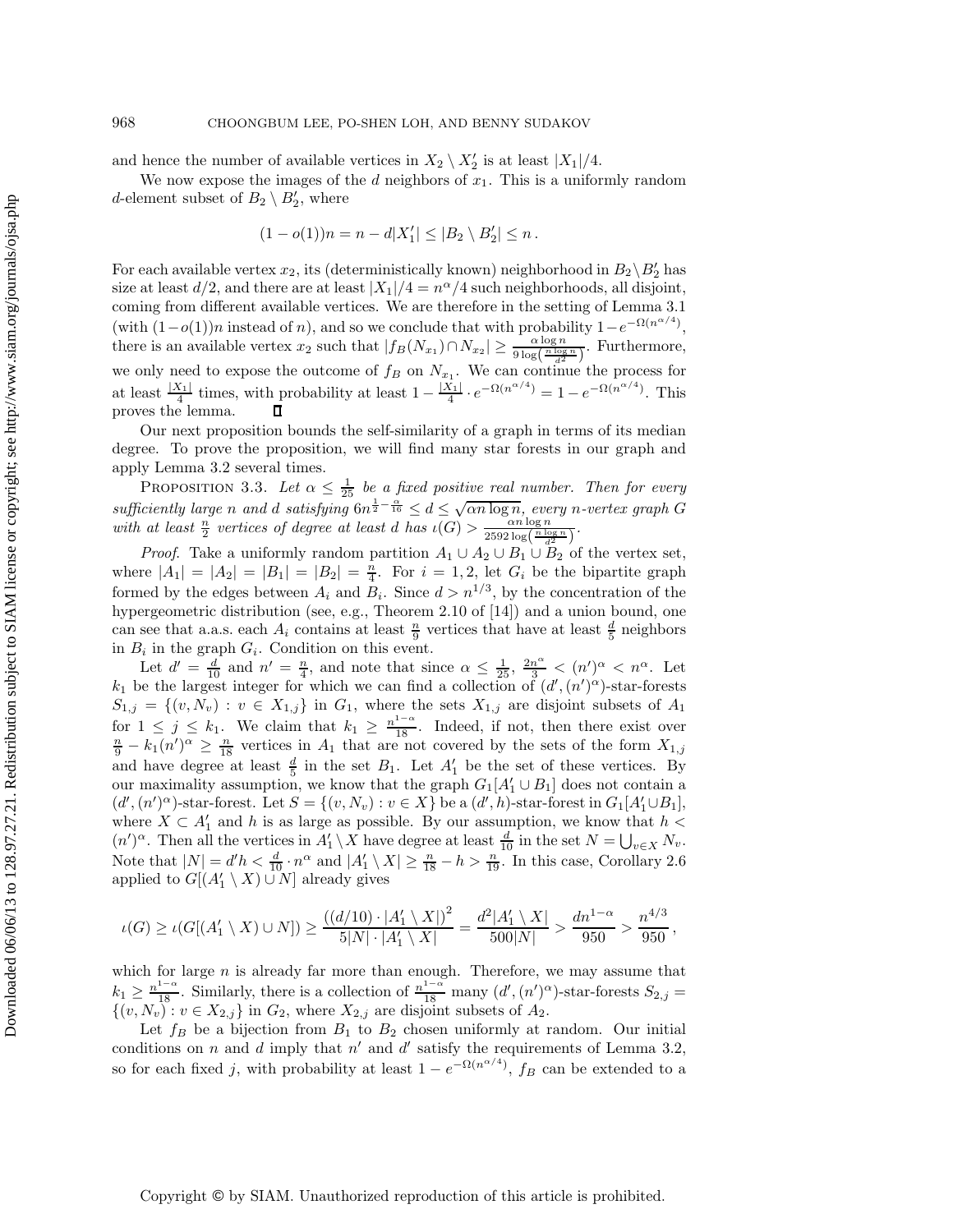bijection between  $B_1 \cup X_{1,j}$  and  $B_2 \cup X_{2,j}$  such that  $f_B(G_1[B_1 \cup X_{1,j}])$  and  $G_2[B_2 \cup X_{2,j}]$ overlap in at least

$$
|X_{1,j}| \cdot \frac{\alpha \log n'}{36 \log\left(\frac{n' \log(n')}{(d')^2}\right)} > \frac{2n^{\alpha}}{3} \cdot \frac{\alpha \log\left(\frac{n}{4}\right)}{36 \log\left(\frac{25n \log n}{d^2}\right)} \ge \frac{n^{\alpha} \cdot \alpha \log n}{144 \log\left(\frac{n \log n}{d^2}\right)}
$$

edges, where we used  $\frac{n \log n}{d^2} \geq \frac{1}{\alpha} \geq 25$ .

Since the sets  $X_{1,j}$  are disjoint for distinct j, and  $X_{2,j}$  are also disjoint for distinct<br>union bound above that we can independently extend the bijection f by each j, a union bound shows that we can independently extend the bijection  $f_B$  by each  $X_{1,j} \to X_{2,j}$  to construct a map  $f : A \to B$  which establishes

$$
\iota(G_1, G_2) > \frac{n^{1-\alpha}}{18} \cdot \frac{n^{\alpha} \cdot \alpha \log n}{144 \log \left(\frac{n \log n}{d^2}\right)} = \frac{\alpha n \log n}{2592 \log \left(\frac{n \log n}{d^2}\right)},
$$

completing the proof.  $\Box$ 

We are now ready to prove Theorem 1.2 and establish the correct order of magnitude of the function  $\iota(m)$ .

*Proof of Theorem* 1.2. Consider the random graph  $G_{n,p}$  with  $p = \sqrt{\frac{\log n}{n}}$ . For  $m =$  $\frac{1}{2}n^{3/2}\sqrt{\log n}$ , we a.a.s. have  $e(G_{n,p}) = (1+o(1))m$ , and by Theorem 1.3,  $\iota(G_{n,p}) =$ <br> $\Theta(n \log n) = \Theta((m \log m)^{2/3})$ . Since the function  $\iota$  is monotone, this shows that  $\Theta(n \log n) = \Theta((m \log m)^{2/3})$ . Since the function  $\iota$  is monotone, this shows that  $u(m) \leq O((m \log m)^{2/3})$  and establishes the upper bound. In the remainder of the proof, we focus on proving the lower bound.

Let G be the given graph with n vertices and  $m$  edges. Without loss of generality, we may assume that G contains no isolated vertices. Let  $n_0 = n$ ,  $m_0 = m$ ,  $G_0 = G$ , and let  $V_0$  be the vertex set of  $G_0$ . Let  $n_0 = 2^{a_0} \frac{m_0^{2/3}}{(\log m_0)^{1/3}}$  for some real  $a_0$ . Let  $t = 1$  in the beginning and consider the following iterative process. At each step t we  $t = 1$  in the beginning and consider the following iterative process. At each step t, we will either find two large isomorphic edge-disjoint subgraphs or an induced subgraph  $G_t$  on the vertex set  $V_t$  such that for  $n_t = |V_t|$ ,  $m_t = |E(G_t)|$  and  $a_t$  satisfying  $n_t = 2^{a_t} \frac{m_t^{2/3}}{(\log m_t)^{1/3}}$ , we have the following properties:

- (i)  $G_t$  has no isolated vertex,
- (ii)  $m_0 \ge m_t \ge \left(1 \sum_{i=0}^{t-1} 2^{-a_i}\right) m_0 > \frac{m}{3}$ , and<br>(iii)  $a_i \le a_{i-1} \frac{1}{2}$  for  $t > 1$
- (iii)  $a_t \le a_{t-1} \frac{1}{3}$  for  $t \ge 1$ .<br>At the properties indeed

Note that the properties indeed hold for  $t = 0$ . Suppose that we are given parameters as above for some  $t \geq 0$ . If  $n_t \geq (m_t \log m_t)^{2/3}$ , then by Proposition 2.3, we have  $\mu(G) \geq \frac{(m_t \log m_t)^{2/3} - 2}{4} = \Omega((m \log m)^{2/3})$ . On the other hand, if  $n_t \leq \frac{8m_t^{2/3}}{(\log m_t)^{1/3}}$ , then by Corollary 2.7, we have

$$
\iota(G) \ge \frac{m_t^2}{5n_t^2} \ge \Omega((m \log m)^{2/3}).
$$

Therefore, we may assume that

(3) 
$$
\frac{8m_t^{2/3}}{(\log m_t)^{1/3}} < n_t < (m_t \log m_t)^{2/3},
$$

from which it follows that  $3 < a_t < \log_2 \log m_t$ . Define

$$
d_t = \frac{m_t}{2^{a_t} \cdot n_t} = 2^{-2a_t} (m_t \log m_t)^{1/3},
$$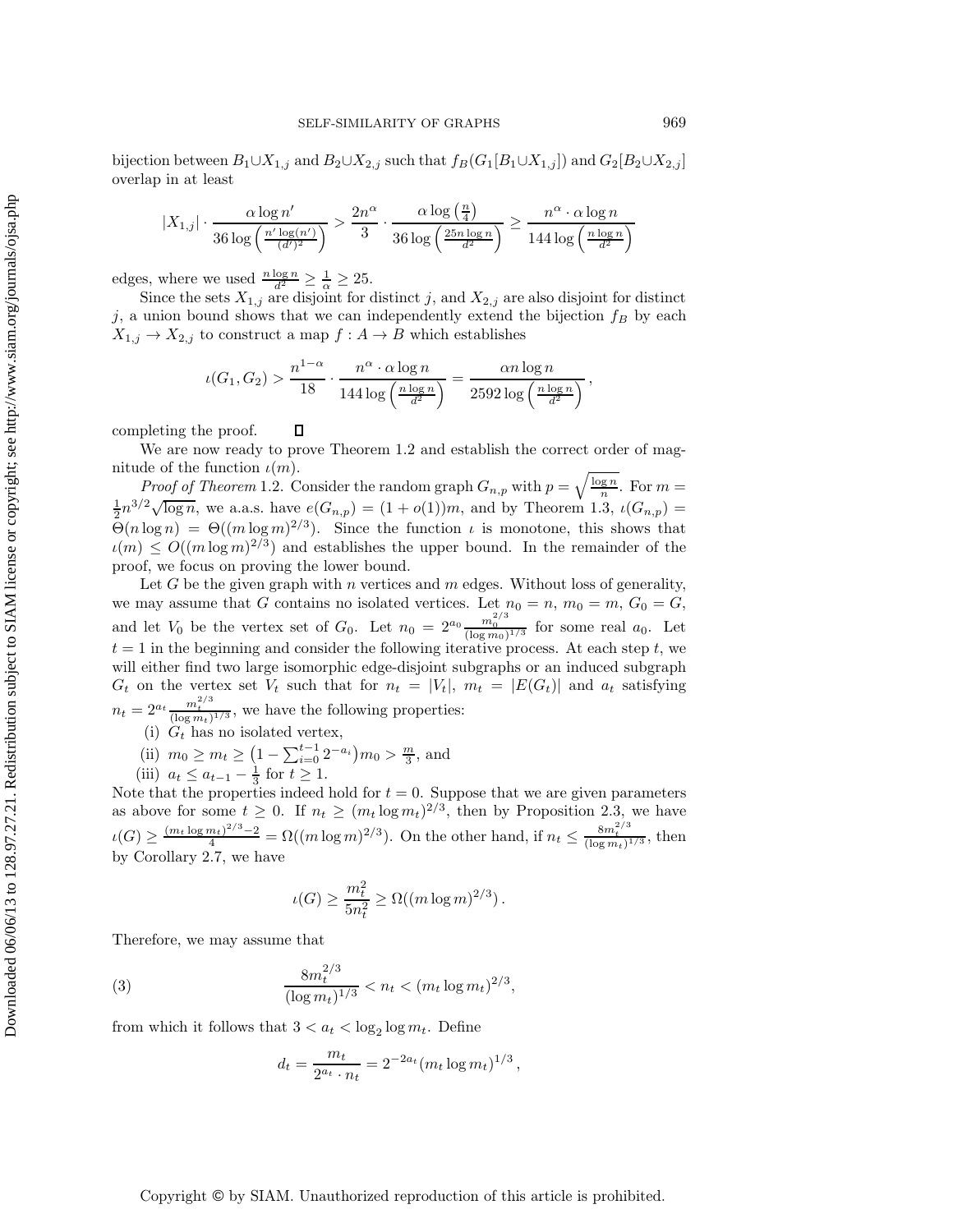and let  $V_t'$  be the subset of vertices which have degree at least  $d_t$  in the graph  $G_t$ . Using the upper bound of (3) together with  $a_t < \log_2 \log m_t$ , one can see that

$$
d_t > \frac{n_t^{3/2}/\log m_t}{2^{a_t} \cdot n_t} > \frac{n_t^{1/2}}{(\log m_t)^2} > 6n_t^{1/2 - \alpha/16}
$$

for  $\alpha = \frac{1}{25}$ . The lower bound of (3) gives  $m_t < (\frac{n_t}{8})^{3/2} (\log m_t)^{1/2}$ , so using  $a_t > 3$ , we find that

$$
d_t \le \frac{(n_t/8)^{3/2} \sqrt{\log m_t}}{2^{a_t} \cdot n_t} < \frac{1}{147} \sqrt{n_t \log n_t} < \sqrt{\alpha n_t \log n_t}.
$$

Consequently, if  $|V_t'| \ge \frac{|V_t|}{2}$ , then by Proposition 3.3 we have

$$
\iota(G) > \frac{\alpha n_t \log n_t}{2592 \log \left(\frac{n_t \log n_t}{d_t^2}\right)} = \frac{n_t \log n_t}{64800 \log \left(\frac{n_t \log n_t}{d_t^2}\right)}.
$$

Since  $\frac{n_t}{d_t^2} = \frac{2^{5a_t}}{\log m_t}$  and  $\log m_t > \log n_t = a_t \log 2 + \frac{2}{3} \log m_t - \frac{1}{3} \log \log m_t > \frac{1}{2} \log m_t$ , we have

$$
\iota(G) > \frac{n_t \log n_t}{64800 \log \left(\frac{n_t}{d^2} \log n_t\right)} > \frac{n_t \log m_t}{(648000 \log 2)a_t} = \frac{2^{a_t}}{(648000 \log 2)a_t} \cdot m_t^{2/3} (\log m_t)^{2/3}.
$$

Since  $a_t > 3$ , we have  $\frac{2^{a_t}}{a_t} > 2$ , and thus

$$
\iota(G) > \frac{1}{324000 \log 2} \cdot m_t^{2/3} (\log m_t)^{2/3} = \Omega((m \log m)^{2/3}).
$$

Otherwise, we have  $|V'_t| < \frac{|V_t|}{2}$ . Let  $V_{t+1}$  be the set of nonisolated vertices in the induced subgraph  $G[V'_t]$ . Let  $n_{t+1} = |V_{t+1}|$  and let  $m_{t+1}$  be the number of edges in the induced subgraph  $G_{t+1} = G[V_{t+1}]$ . Define  $a_{t+1}$  so that  $n_{t+1} = 2^{a_{t+1}} \frac{m_{t+1}^{2/3}}{(\log m_{t+1})^{1/3}}$ . Note that since we only removed vertices whose degree in  $G_t$  was less than  $d_t$ , our new number of edges is  $m_{t+1} > m_t - n_t d_t = (1 - 2^{-a_t})m_t$ , and in particular is well above  $m_t/2$  because  $a_t > 3$ . Property (i) follows from the definition. For property (ii), note that

$$
m_{t+1} > (1 - 2^{-a_t})m_t \ge (1 - 2^{-a_t}) \left(1 - \sum_{i=0}^{t-1} 2^{-a_i}\right) m_0 > \left(1 - \sum_{i=0}^{t} 2^{-a_i}\right) m_0,
$$

and moreover, since  $a_i > 3$  and  $a_{i+1} \le a_i - \frac{1}{3}$  for all i, we have

$$
\left(1 - \sum_{i=0}^{t} 2^{-a_i}\right) m > \left(1 - \sum_{i=0}^{\infty} 2^{-3 - \frac{i}{3}}\right) m = \left(1 - \frac{1}{8} \cdot \frac{1}{1 - 2^{-1/3}}\right) m > \frac{m}{3}.
$$

Finally, since  $m_t/2 < m_{t+1} \leq m_t$ , we have

$$
n_{t+1} < \frac{n_t}{2} = 2^{a_t - 1} \frac{m_t^{2/3}}{(\log m_t)^{1/3}} < 2^{a_t - 1} \frac{(2m_{t+1})^{2/3}}{(\log m_{t+1})^{1/3}} = 2^{a_t - \frac{1}{3}} \frac{m_{t+1}^{2/3}}{(\log m_{t+1})^{1/3}},
$$

from which property (iii) follows. Note that by property (iii), at some time  $s$  we will reach  $a_s \leq 3$ , and will be done by Corollary 2.7, in the middle of the process at time  $\Box$ s.

Copyright © by SIAM. Unauthorized reproduction of this article is prohibited.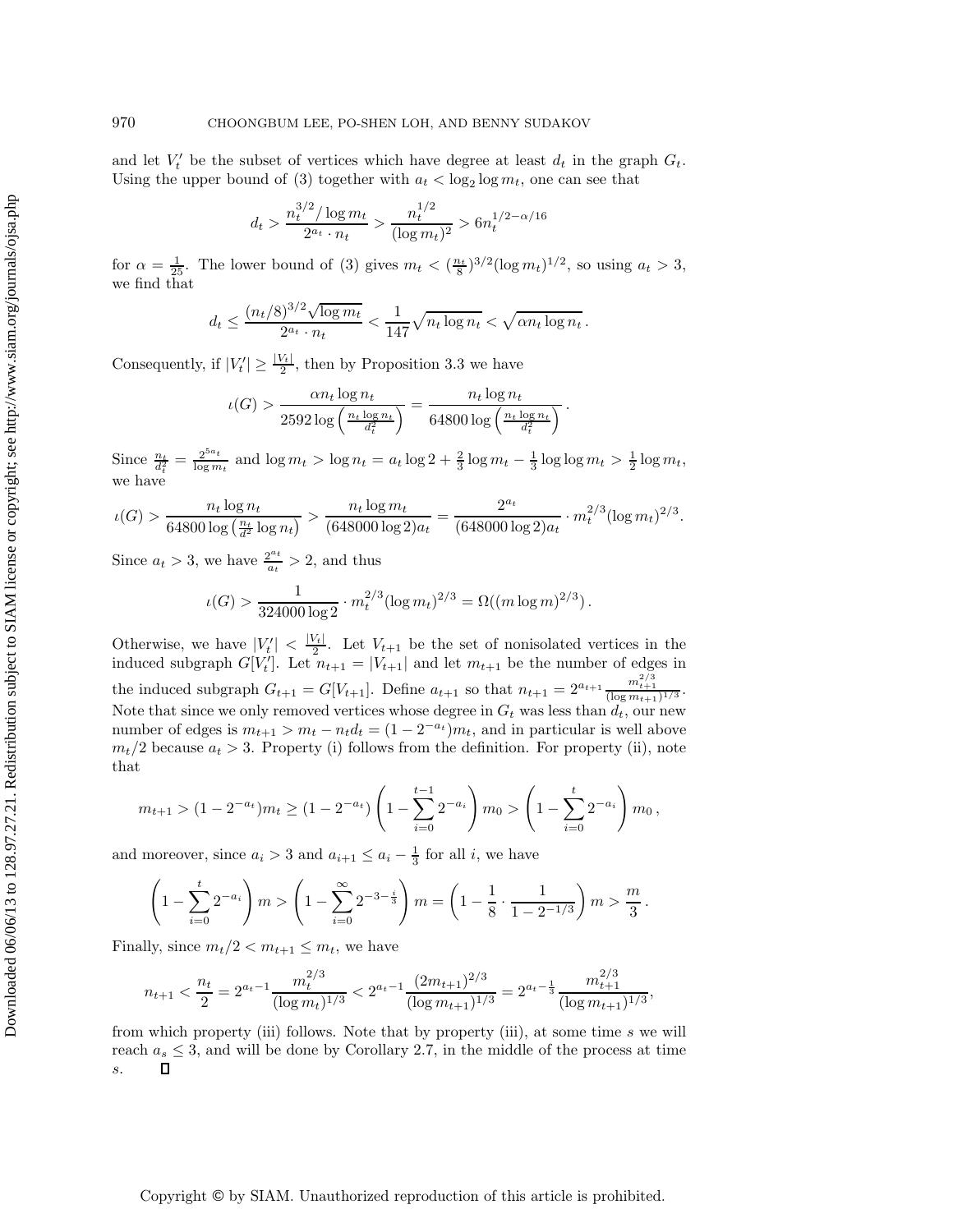**4. Concluding remarks.** In this paper, we proved that  $\iota(m) = \Theta((m \log m)^{2/3})$ . The upper bound followed by considering the random graph  $G_{n,p}$  with  $p = \sqrt{\frac{\log n}{n}}$ . For this range of p, we have  $m = \Theta(n^{3/2} (\log n)^{1/2})$ , or equivalently  $n = \Theta\left(\frac{m^{2/3}}{(\log m)^{1/3}}\right)$  $\frac{m^{2/3}}{(\log m)^{1/3}}$ . By carefully studying the proof of Theorem 1.2, one can notice that every graph  $G$ with  $\iota(G) \leq O((m \log m)^{2/3})$  has to be somewhat similar to the above random graph. Indeed, by choosing different parameters in the proof, one can see that for every  $\varepsilon > 0$ , such graphs G must contain a subgraph on  $n' = \Theta\left(\frac{m^{2/3}}{(\log m)^3}\right)$  $\frac{m^{2/3}}{\left(\log m\right)^{1/3}}$  vertices with at least  $(1 - \varepsilon)m$  edges, where the degree of at least  $(1 - \varepsilon)n'$  vertices is  $\Omega(d)$ , for d being the average degree of the subgraph (thus  $d = \Theta((m \log m)^{1/3})$ ). Moreover, the edges of this subgraph are well-distributed, in the sense that there does not exist a pair of disjoint vertex subsets X, Y satisfying  $e(X,Y) \gg d\sqrt{|X||Y|}$  (since in this case we can directly apply Corollary 2.7).

For a positive integer  $s \geq 2$ , let  $\iota_s(G)$  be the maximum t for which G contains an s-divisible subgraph with t edges, and let  $\iota_{r,s}(m)$  be the minimum of  $\iota_s(G)$  over all r-uniform hypergraphs with m edges (thus we have  $\iota_r(m) = \iota_{r,2}(m)$ ). By slightly adjusting our proof of the bound  $\iota(m) = \Theta((m \log m)^{2/3})$ , we can also prove for fixed constant s that  $\iota_{2,s}(m) = \Theta(m^{\frac{s}{2s-1}}(\log m)^{\frac{2s-2}{2s-1}})$ . The upper bound follows by considering the random graph  $G_{n,p}$  with  $p = \left(\frac{\log n}{n}\right)^{1/s}$ . For the lower bound, if  $n \leq \frac{m^{s/(2s-1)}}{(\log m)^{1/(2s-1)}},$  then we can use an argument similar to that of Corollary 2.7, and if  $n \geq m^{\frac{s}{2s-1}}(\log m)^{\frac{2s-2}{2s-1}},$  then we can use an argument similar to that of Proposition 2.3. In the remaining range of parameters, we can proceed as in section 3. The value  $\frac{\alpha \log n}{\alpha \log n}$  in Lemma 3.1 will be replaced by  $\Omega\left(\frac{\log n}{\alpha \log n}\right)$ .  $\frac{\alpha \log n}{8 \log(\frac{n \log n}{d^2})}$  in Lemma 3.1 will be replaced by  $\Omega\left(\frac{\log n}{\log(\frac{n^{s-1}}{d^s} \log n)}\right)$ .

**Acknowledgment.** We would like to thank the referee for careful reading of this paper, and for useful feedback.

Downloaded 06/06/13 to 128.97.27.21. Redistribution subject to SIAM license or copyright; see http://www.siam.org/journals/ojsa.php Downloaded 06/06/13 to 128.97.27.21. Redistribution subject to SIAM license or copyright; see http://www.siam.org/journals/ojsa.php

## REFERENCES

- [1] N. Alon, Y. Caro, and I. Krasikov, *Bisection of trees and sequences*, Discrete Math., 114 (1993), pp. 3–7.
- [2] N. Alon and J. Spencer, *The Probabilistic Method*, 3rd ed., John Wiley & Sons, Hoboken, NJ, 2008.
- [3] B. BOLLOBÁS, *Random Graphs*, Cambridge Stud. Adv. Math. 73, Cambridge University Press, Cambridge, UK, 2001.
- [4] P. ERDOS, J. PACH, AND J. PYBER, *Isomorphic subgraphs in a graph*, in Combinatorics (Eger, 1987), Colloq. Math. Soc. János Bolyai 52, North-Holland, Amsterdam, 1988, pp. 553–556.
- [5] M. Gardner, *Ramsey theory*, in Penrose Tiles and Trapdoor Ciphers *...* and the Return of Dr. Matrix, reissue ed., W. H. Freeman, New York, 1989, pp. 231–247.
- [6] R. GOULD AND V. RÖDL, *On isomorphic subgraphs*, Discrete Math., 118 (1993), pp. 259–262.
- [7] R. L. Graham and R. W. Robinson, *Isomorphic Factorization* IX: *Even Trees*, unpublished manuscript.
- [8] L. Guidotti, *Sulla divisibilita dei grafi completi*, Riv. Mat. Univ. Parma, 1 (1972), pp. 231–237.
- [9] F. Harary and R. W. Robinson, *Isomorphic factorization* VIII: *Bisectable trees*, Combinatorica, 4 (1984), pp. 169–179.
- [10] F. Harary, R. W. Robinson, and N. C. Wormald, *Isomorphic factorisations.* I: *Complete graphs*, Trans. Amer. Math. Soc., 242 (1978), pp. 243–260.
- [11] F. Harary and W. D. Wallis, *Isomorphic factorizations* II: *Combinatorial designs*, Congr. Numer., 19 (1978), pp. 13–28.
- [12] K. HEINRICH AND P. HORÁK, *Isomorphic factorizations of trees*, J. Graph Theory, 19 (1995), pp. 187–199.
- [13] P. HORN, V. KOUBEK, AND V. RÖDL, *Edge-Disjoint Isomorphic Subgraphs in Uniform Hypergraphs*, preprint.